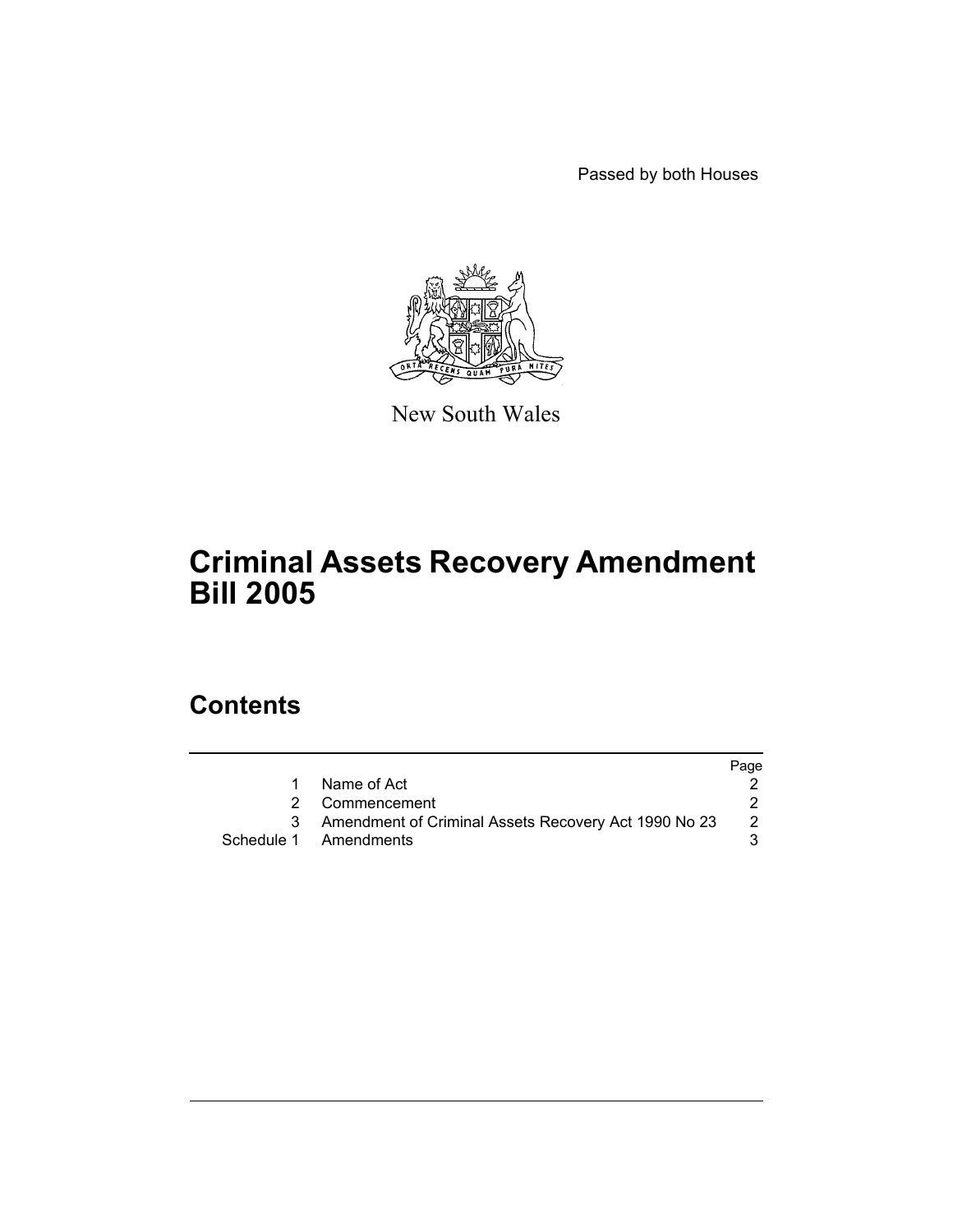*I certify that this PUBLIC BILL, which originated in the LEGISLATIVE ASSEMBLY, has finally passed the LEGISLATIVE COUNCIL and the LEGISLATIVE ASSEMBLY of NEW SOUTH WALES.*

> *Clerk of the Legislative Assembly. Legislative Assembly, Sydney, , 2005*



New South Wales

# **Criminal Assets Recovery Amendment Bill 2005**

Act No , 2005

An Act to amend the *Criminal Assets Recovery Act 1990* to make further provision with respect to the seizure, restraint and forfeiture of property derived from crime related activity and the mutual recognition of interstate instruments; and for other purposes.

*I have examined this Bill, and find it to correspond in all respects with the Bill as finally passed by both Houses.*

*Chairman of Committees of the Legislative Assembly.*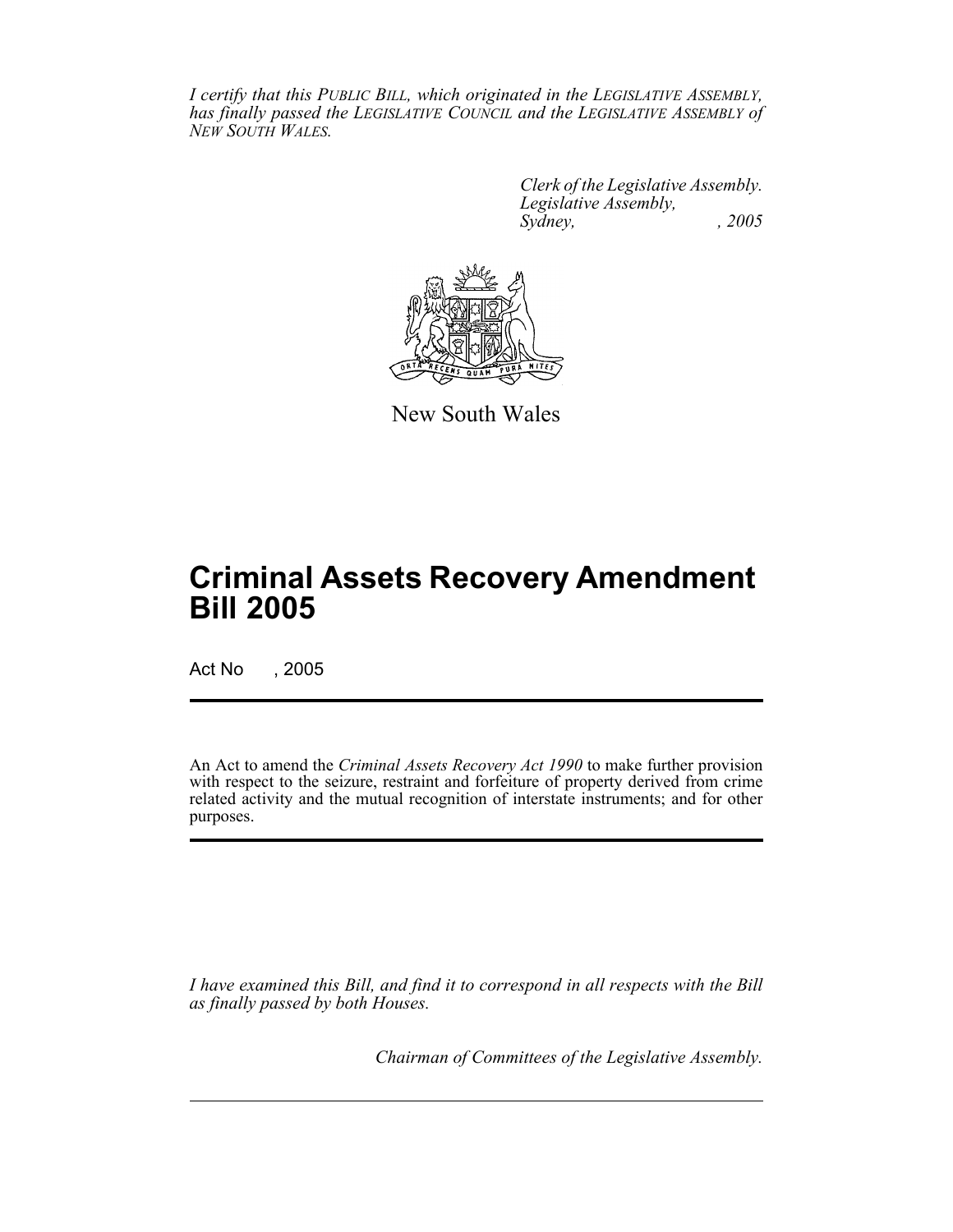## **The Legislature of New South Wales enacts:**

## **1 Name of Act**

This Act is the *Criminal Assets Recovery Amendment Act 2005*.

## **2 Commencement**

This Act commences on a day or days to be appointed by proclamation.

## **3 Amendment of Criminal Assets Recovery Act 1990 No 23**

The *Criminal Assets Recovery Act 1990* is amended as set out in Schedule 1.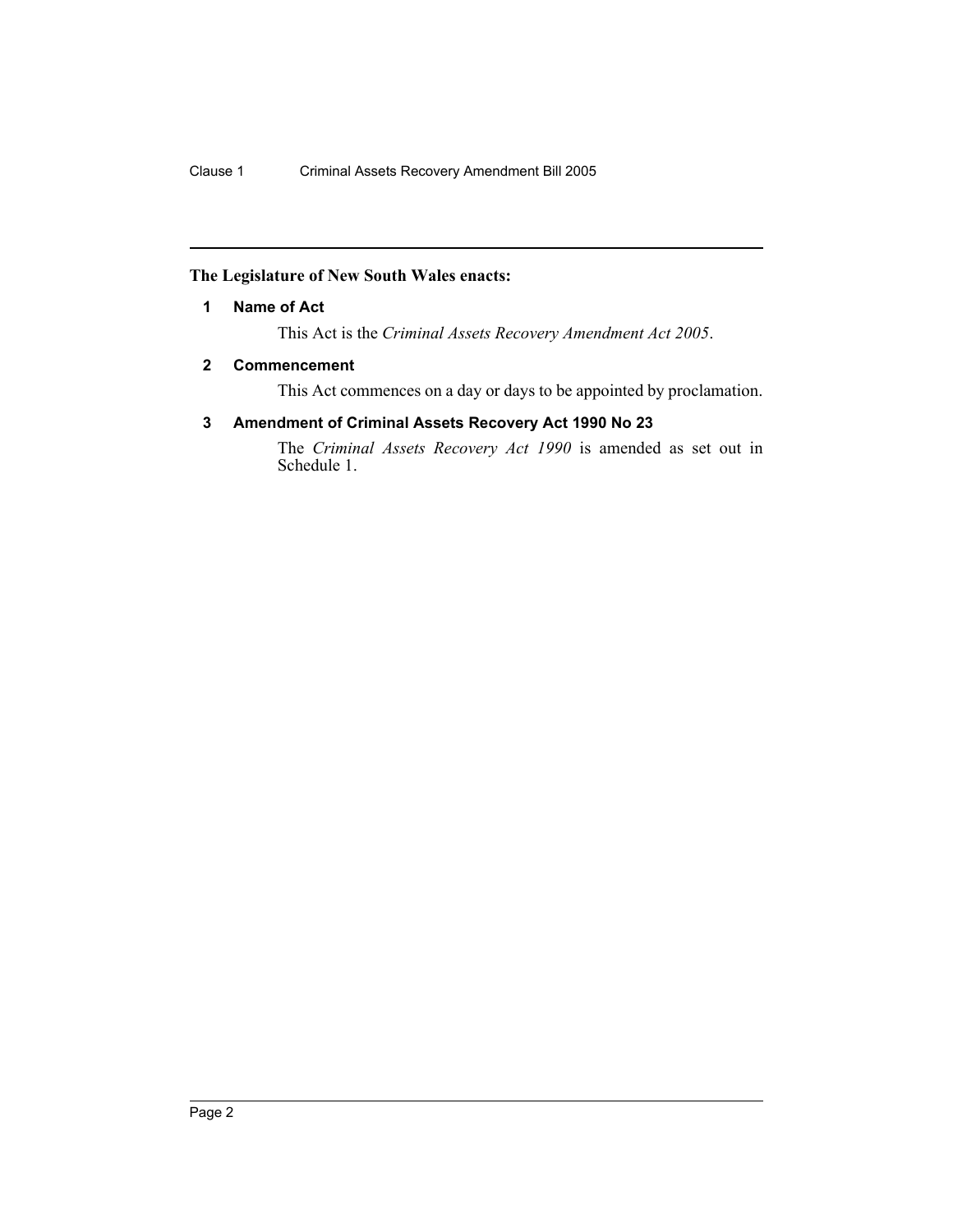Amendments **Amendments** Schedule 1

## **Schedule 1 Amendments**

(Section 3)

## **[1] Section 3 Principal objects**

Insert after section 3 (b):

(b1) to provide for the confiscation, without requiring a conviction, of property of a person that is illegally acquired property held in a false name or is not declared in confiscation proceedings, and

## **[2] Section 4 Definitions**

Insert "or Part 4A (Recognition of interstate instruments)" after "powers)" in paragraph (c) of the definition of *authorised officer* in section 4 (1).

**[3] Section 4 (1), definitions of "bank", "building society" and "credit union"** Omit the definitions.

## **[4] Section 4 (1)**

Insert in alphabetical order:

*corresponding law* means a law of the Commonwealth, another State or a Territory that is prescribed by the regulations as a law that corresponds to this Act.

*external serious crime related activity* means serious crime related activity arising out of an offence under the law of the Commonwealth or a place outside this State (including outside Australia) which, if the offence had been committed in this State, would be a serious criminal offence.

*fraudulently acquired property* means an interest in property that is fraudulently acquired property as provided by section 9A.

*interstate assets forfeiture order* means an order or other instrument that is made under a corresponding law and is of a kind declared by the regulations to be within this definition.

*interstate crime related property declaration* means a declaration or other instrument that is made under a corresponding law and is of a kind declared by the regulations to be within this definition.

*interstate proceeds assessment order* means an order or other instrument that is made under a corresponding law and is of a kind declared by the regulations to be within this definition.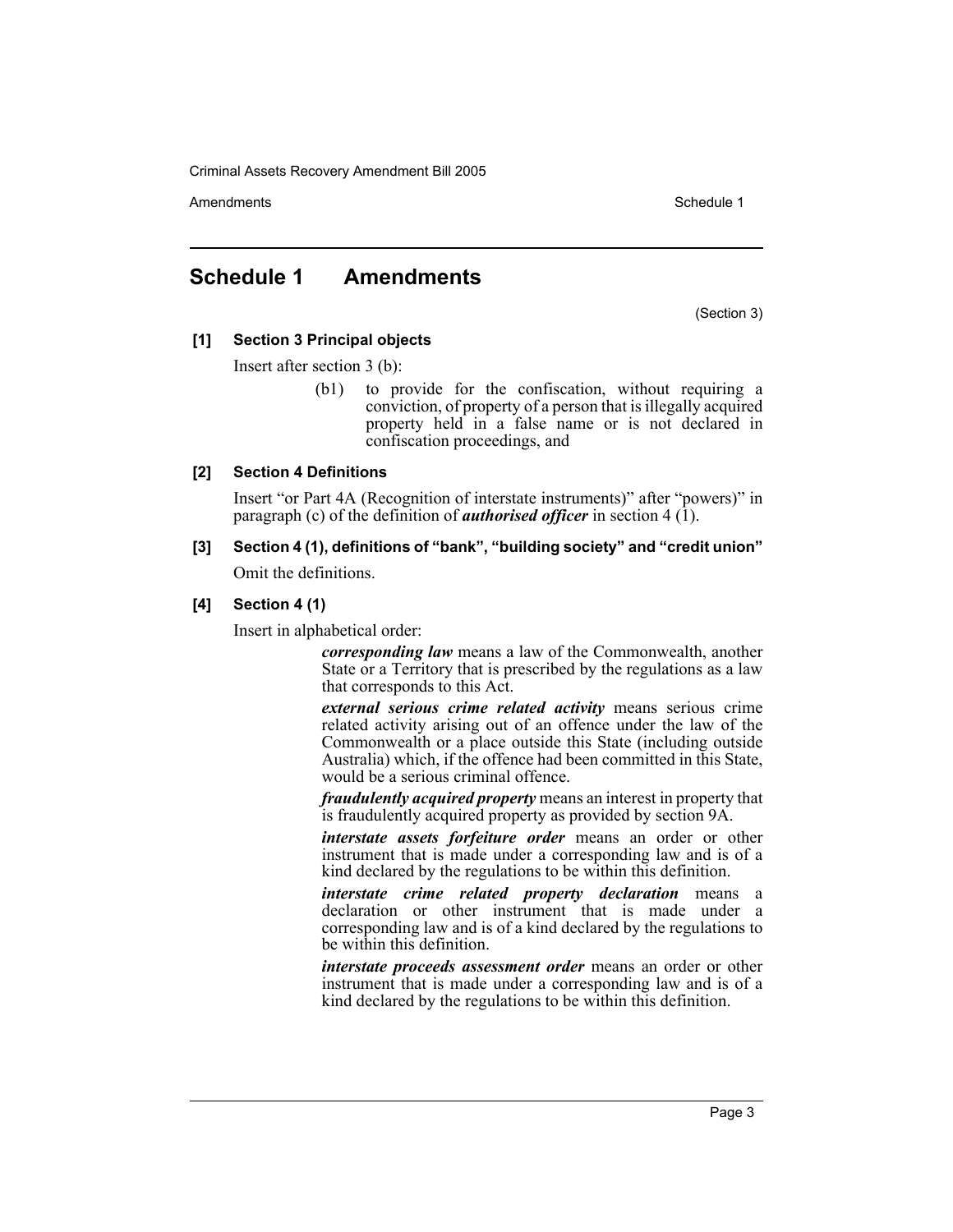### Schedule 1 Amendments

*interstate restraining order* means an order or other instrument that is made under a corresponding law and is of a kind declared by the regulations to be within this definition.

*interstate serious offence* means an offence (including a common law offence, where relevant) against the laws of another State, being an offence in relation to which an interstate assets forfeiture order, interstate crime related property declaration, interstate restraining order or interstate proceeds assessment order may be made under a corresponding law of the State.

*serious criminal offence*—see section 6.

*working day* means any day that is not a Saturday, Sunday or a public holiday.

## **[5] Section 4 (1), definition of "financial institution"**

Omit paragraphs (a)–(c). Insert instead:

(a) an authorised deposit-taking institution, or

## **[6] Section 6 Meaning of "serious crime related activity"**

Omit section 6 (2) (e). Insert instead:

(e) an offence under section 50A, 51, 51B, 51BA or 51BB of the *Firearms Act 1996*, or

## **[7] Section 6 (2) (f)–(j)**

Omit section 6 (2) (f). Insert instead:

- (f) an offence under section 80D or 80E of the *Crimes Act 1900*, or
- (g) an offence under Division 15 of Part 3 of the *Crimes Act 1900* (other than an offence under section 91D (1) (b) or  $91H(3)$  of that Act), or
- (h) an offence under section 197 of the *Crimes Act 1900*, being an offence involving the destruction of or damage to property having a value of more than \$500, or
- (i) an offence under the law of the Commonwealth or a place outside this State (including outside Australia) which, if the offence had been committed in this State, would be a serious criminal offence referred to in paragraphs (a)–(h), or
- (j) an offence of attempting to commit, or of conspiracy or incitement to commit, or of aiding or abetting, an offence referred to in any other paragraph of this subsection.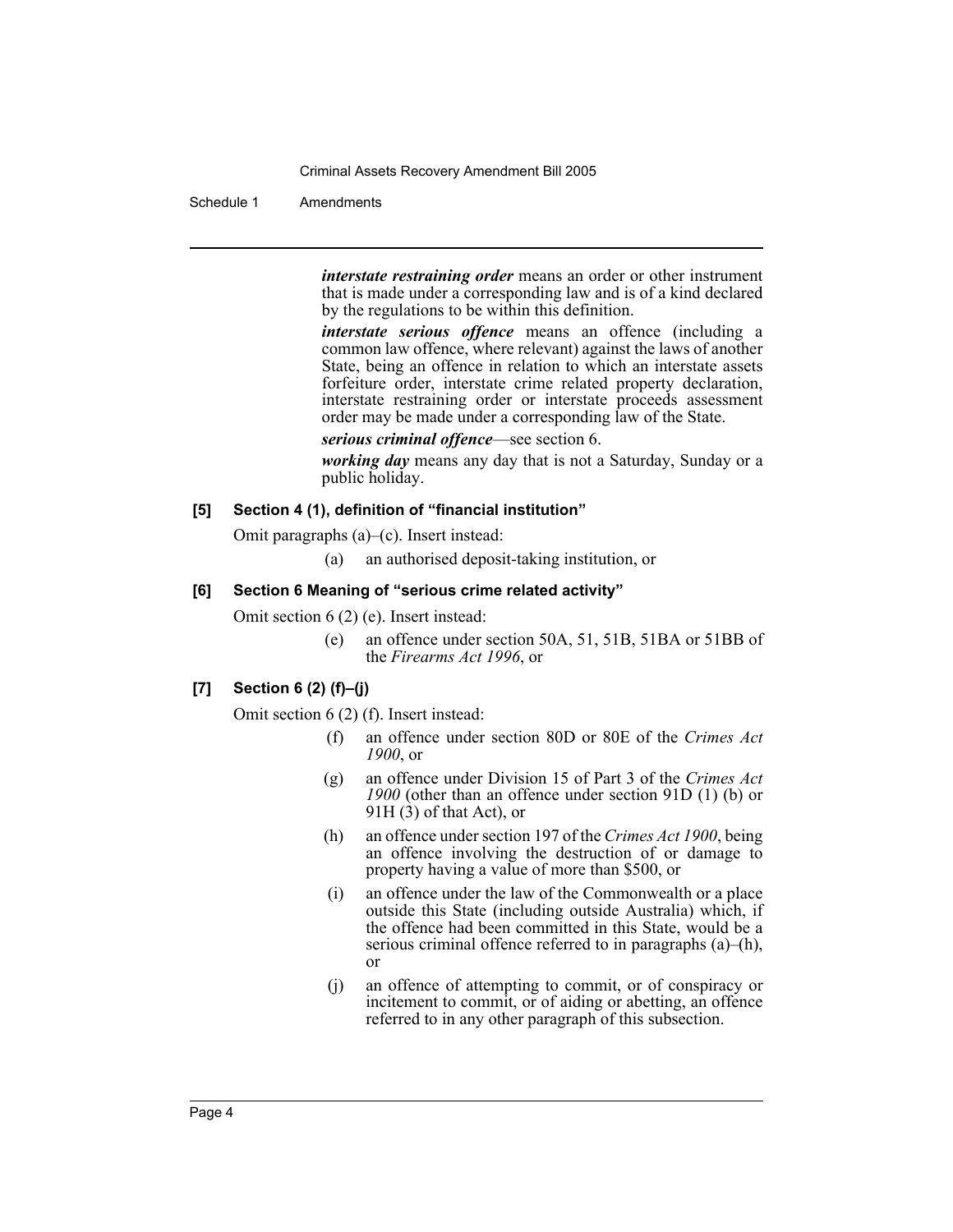Amendments **Schedule 1** and the set of the set of the set of the set of the set of the set of the set of the set of the set of the set of the set of the set of the set of the set of the set of the set of the set of the set

## **[8] Section 6 (3)**

Insert after paragraph (b) of the definition of *drug trafficking offence*:

(b1) section 24A (Possession of precursors for manufacture or production of prohibited drugs),

## **[9] Section 6 (3)**

Insert "(b1)," after "(b)," wherever occurring in paragraphs (d)–(f) of the definition of *drug trafficking offence*.

## **[10] Section 9 Meaning of "serious crime derived property" and "illegally acquired property"**

Insert after section 9 (2):

(2A) Without limiting subsection (1), an interest in property is taken to be wholly or partly acquired using serious crime derived property if it is, or has been, subject to a mortgage, lien, charge, security or other encumbrance wholly or partly discharged using all or part of the proceeds of a serious crime related activity or serious crime derived property.

## **[11] Section 9A**

Insert after section 9:

## **9A Meaning of "fraudulently acquired property"**

- (1) An interest in property is fraudulently acquired property if the interest is held in a false name and any of the following was knowingly used for the purposes of acquiring, or dealing with, that property:
	- (a) a false instrument (including a birth certificate or other identity document) or signature,
	- (b) a birth certificate or other identity document of another person.
- (2) In this section:

*false instrument* has the same meaning as it has in Division 2 (False instruments) of Part 5 of the *Crimes Act 1900*.

*identity document* includes any document that may be used for the purposes of an identity verification procedure under the *Financial Transaction Reports Act 1988* of the Commonwealth.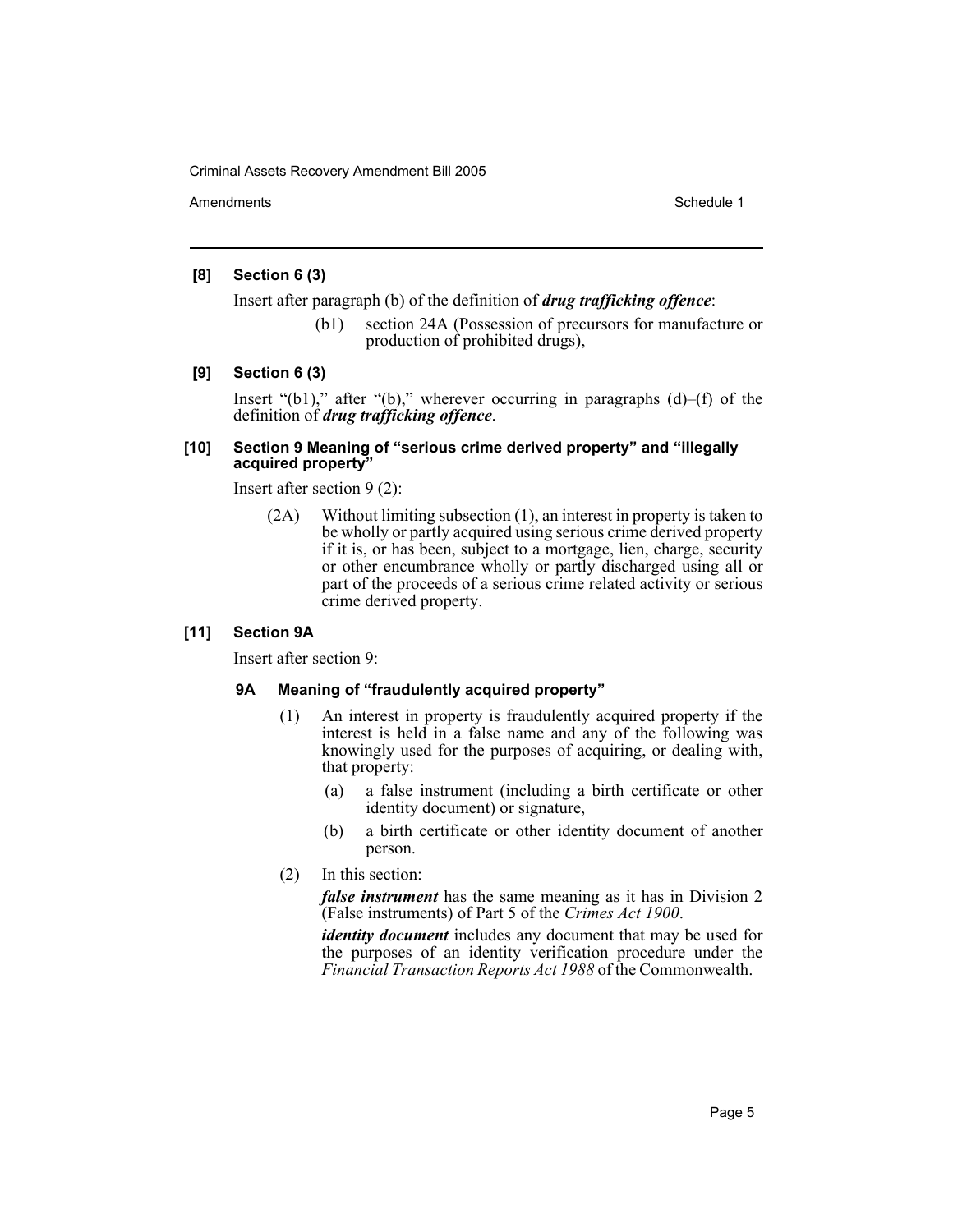Schedule 1 Amendments

## **[12] Section 10 Restraining orders**

Insert before section 10 (2A):

(2AA) The Commission may apply to the Supreme Court, ex parte, for a restraining order in respect of specified interests, or a specified class of interests, in property that are held in a false name.

## **[13] Section 10 (3)**

Insert "under subsection (2)" after "order applied for".

## **[14] Section 10 (3A)**

Insert after section 10 (3):

- (3A) The Supreme Court must make the order applied for under subsection (2AA) if:
	- (a) the application is supported by an affidavit of an authorised officer stating that the authorised officer suspects that the interest is fraudulently acquired property that is illegally acquired property and stating the grounds on which that suspicion is based, and
	- (b) the Court considers that having regard to the matters contained in any such affidavit there are reasonable grounds for any such suspicion.

## **[15] Section 10 (9)**

Omit "48 hours". Insert instead "2 working days".

## **[16] Sections 10A and 10B**

Insert after section 10:

## **10A Restraining orders relating to external serious crime related activity**

- (1) An application for a restraining order that relates to interests in property derived from external serious crime related activity may be made only if the person who has the interests is domiciled in New South Wales or the property is situated in New South Wales.
- (2) The Supreme Court may grant such an application only if it is supported by an affidavit of an authorised officer that includes a statement that the officer has made due enquiry and is satisfied that no action has been taken under a law of the Commonwealth or any place outside this State (including outside Australia)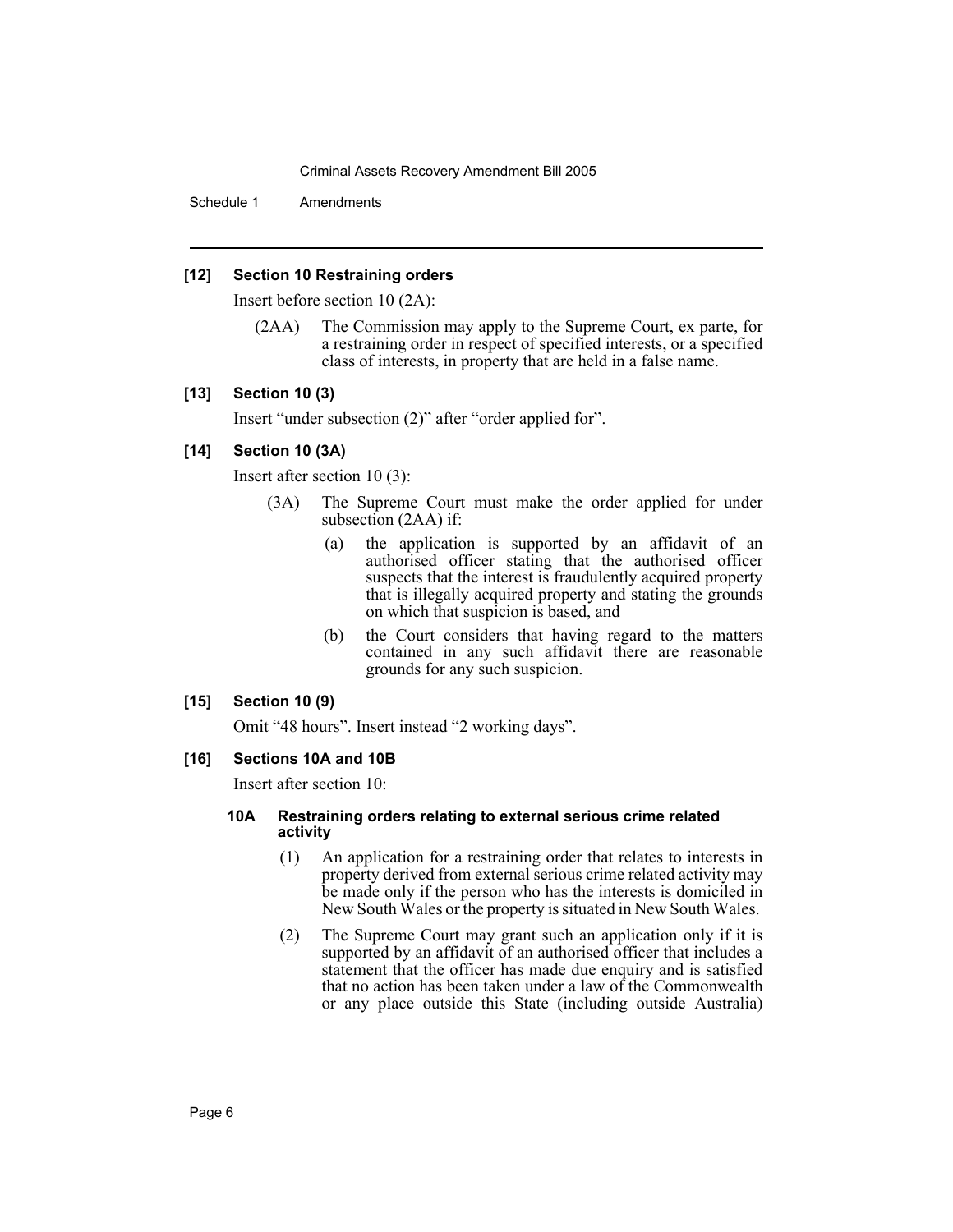#### Amendments **Schedule 1** and the set of the set of the set of the set of the set of the set of the set of the set of the set of the set of the set of the set of the set of the set of the set of the set of the set of the set

against any interests in property of the person concerned that are the subject of the application as a result of the external serious crime related activity.

#### **10B Telephone applications for restraining orders**

- (1) An authorised officer may apply by telephone for a restraining order under section 10 (a *telephone restraining order*).
- (2) The Supreme Court must make the order applied for if, in addition to the matters required under sections 10 and 10A (if applicable), the application is supported by a statement by the authorised officer that:
	- (a) the interest in property relates to funds held in a specified financial institution, and
	- (b) the order is required urgently as there is a risk that the funds may be withdrawn or transferred to a place outside New South Wales (including outside Australia), and
	- (c) it is not practicable for the authorised officer to appear in person.
- (3) If it is not possible for an application for a telephone restraining order to be made directly by telephone to the Supreme Court by the applicant, the application may be transmitted to the Supreme Court by another person on behalf of the applicant.
- (4) The Supreme Court may give notice of a telephone restraining order by telephone.
- (5) If an application for a telephone restraining order is made, it must be supported by evidence on affidavit, as required under sections 10 and 10A (if applicable), as soon as practicable after the making of the application and not later than 2 working days after the order is made.
- (6) In this section, *telephone* includes radio, facsimile, email or other means of communication.

#### **[17] Section 13 Privilege**

Omit section 13 (1) (a).

## **[18] Section 13 (3) and (4)**

Omit the subsections.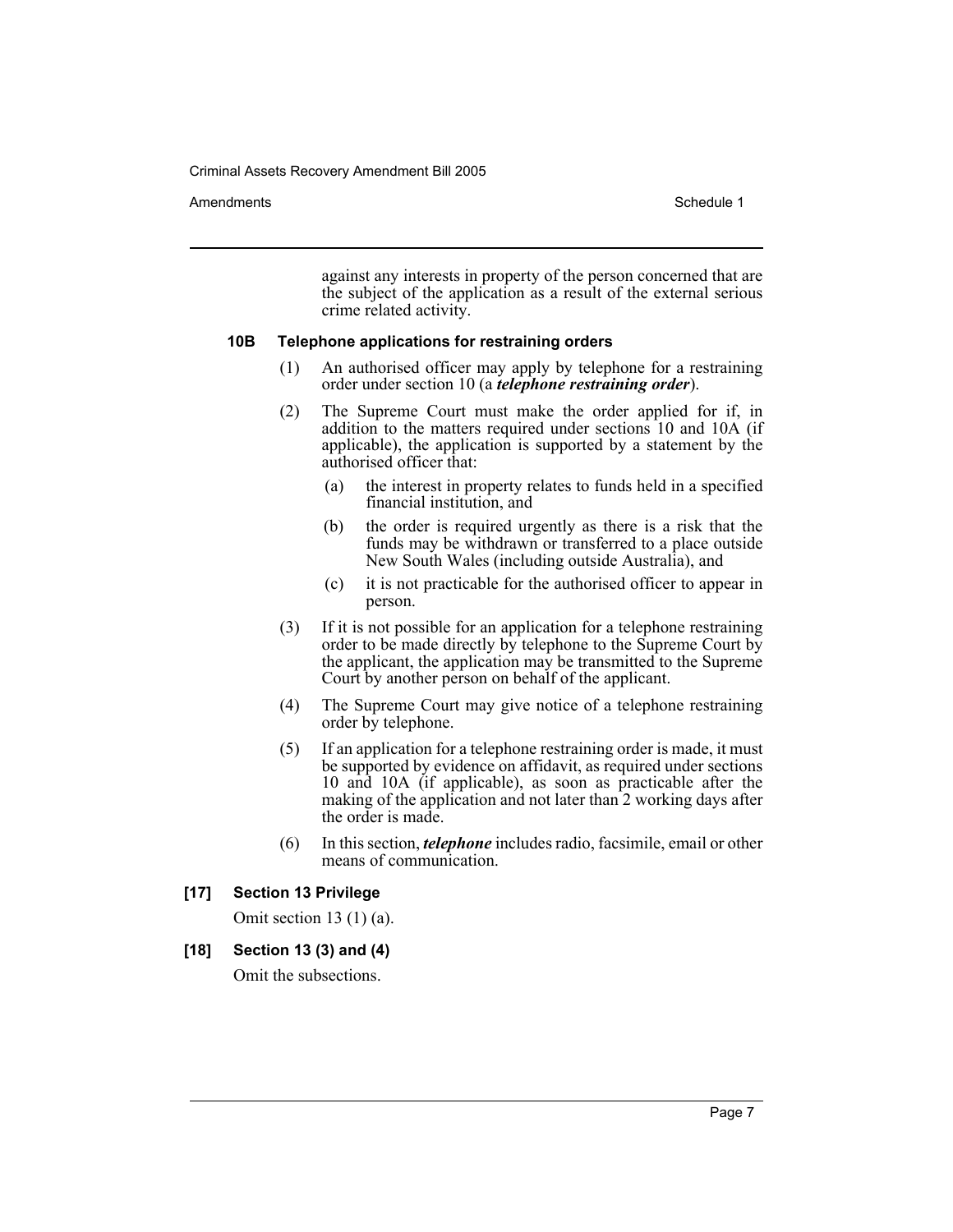Schedule 1 Amendments

#### **[19] Section 13A**

Insert after section 13:

#### **13A Privilege against self-incrimination**

- (1) A person being examined under section 12 is not excused from answering any question, or from producing any document or other thing, on the ground that the answer or production might incriminate, or tend to incriminate, the person or make the person liable to forfeiture or penalty.
- (2) However, any answer given or document produced by a natural person being examined under section 12 is not admissible in criminal proceedings (except proceedings for an offence under this Act or the regulations) if:
	- (a) the person objected at the time of answering the question or producing the document on the ground that the answer or document might incriminate the person, or
	- (b) the person was not advised that the person might object on the ground that the answer or document might incriminate the person.
- (3) Further information obtained as a result of an answer being given or the production of a document in an examination under section 12 is not inadmissible in criminal proceedings on the ground:
	- (a) that the answer had to be given or the document had to be produced, or
	- (b) that the answer given or document produced might incriminate the person.
- (4) A person directed by an order under section 12 to furnish a statement to the Public Trustee or the Commission is not excused from:
	- (a) furnishing the statement, or
	- (b) setting out particulars in the statement,

on the ground that the statement or particulars might incriminate, or tend to incriminate, the person or make the person liable to forfeiture or penalty.

(5) If a person furnishes a statement to the Public Trustee or the Commission in accordance with an order under section 12, the statement is not admissible against the person in any criminal proceedings except proceedings in respect of the false or misleading nature of the statement.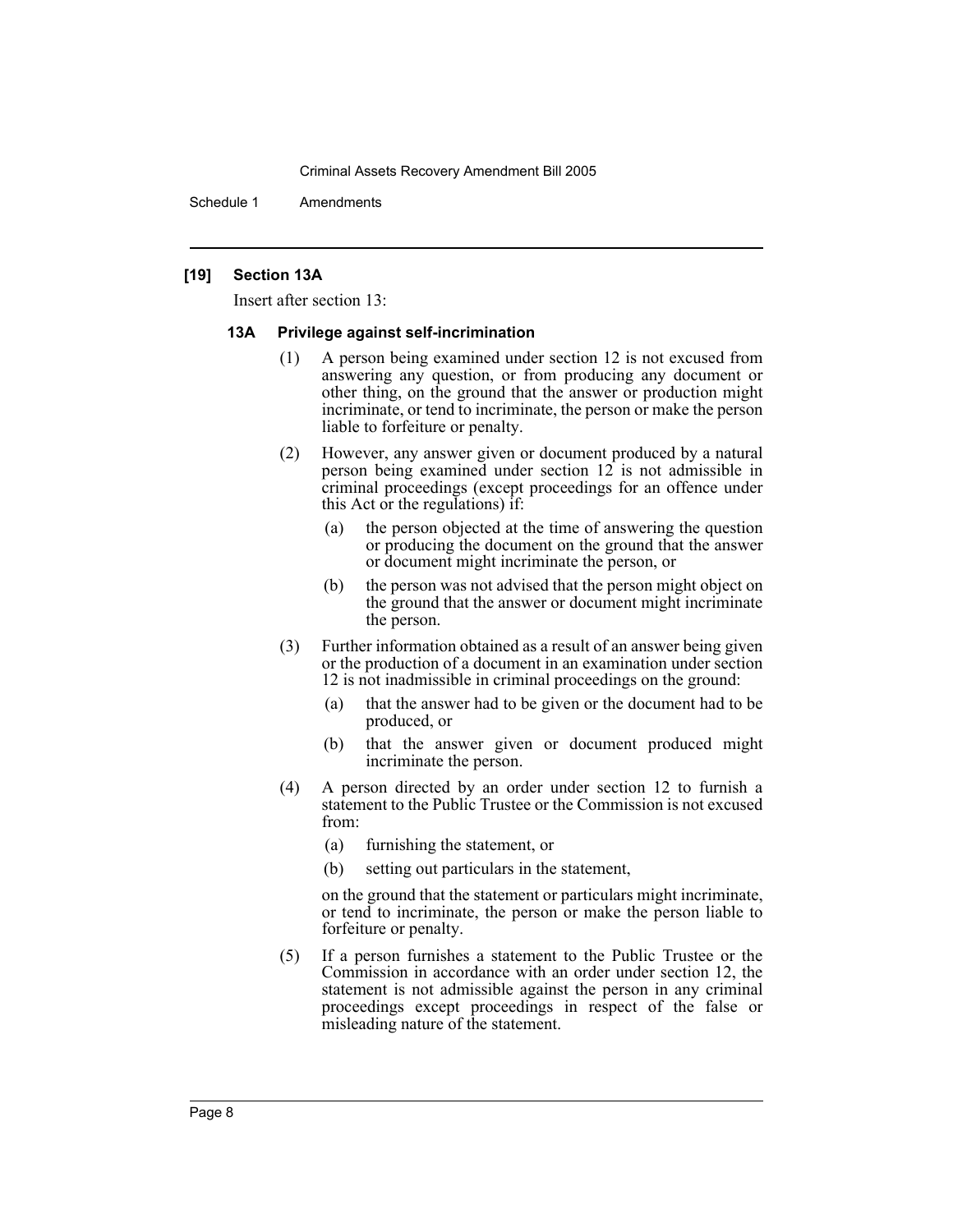Amendments **Schedule 1** and the set of the set of the set of the set of the set of the set of the set of the set of the set of the set of the set of the set of the set of the set of the set of the set of the set of the set

#### **[20] Section 22 Making of assets forfeiture order**

Omit section 22 (1). Insert instead:

- (1) The Commission may apply to the Supreme Court for an order forfeiting to, and vesting in, the Crown all or any of the interests in property that are, or are proposed to be, subject to a restraining order when the assets forfeiture order takes effect.
- (1A) An application may be made under subsection (1) before or after or at the same time as an application for the relevant restraining order but may not be determined before the restraining order is granted.

## **[21] Section 22 (2A)**

Insert after section 22 (2):

(2A) The Supreme Court must make an assets forfeiture order if the Court finds it more probable than not that interests in property subject to an application are fraudulently acquired property that is also illegally acquired property.

## **[22] Section 22 (3A)**

Insert after section 22 (3):

(3A) A finding of the Supreme Court for the purposes of subsection  $(2A)$  need not be based on a particular finding as to the commission of a particular offence and can be based on a finding that some offence or other constituting illegal activity was committed.

## **[23] Section 22 (6A)**

Insert after section 22 (6):

(6A) The raising of a doubt as to whether a person engaged in an illegal activity is not of itself sufficient to avoid a finding by the Supreme Court under subsection (2A).

## **[24] Section 22 (7)**

Insert "or illegal activity" after "serious crime related activity" where firstly occurring.

## **[25] Section 22 (7)**

Omit "serious crime related" where secondly occurring.

## **[26] Section 22 (8)**

Insert "or illegal activity" after "serious crime related activity".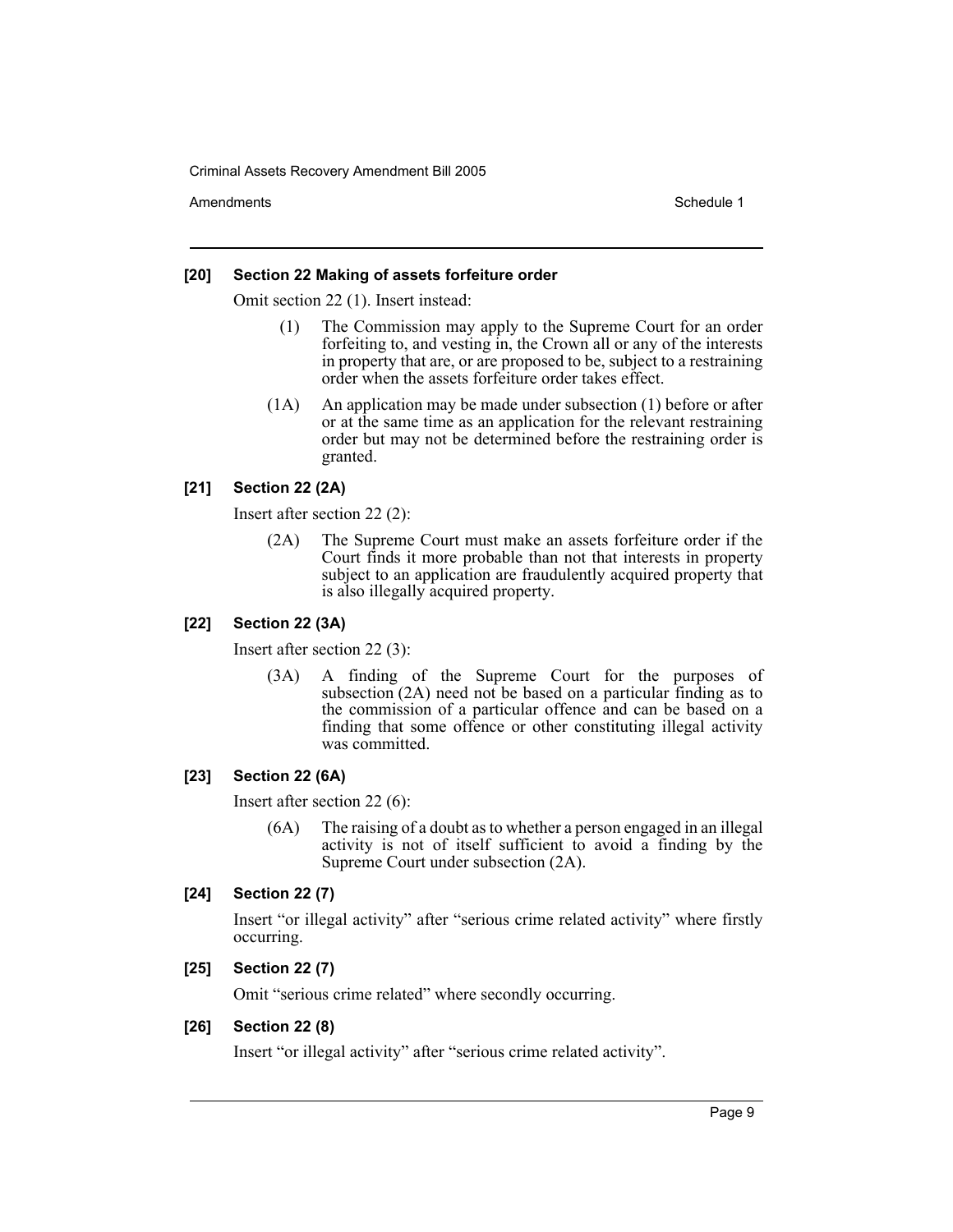Schedule 1 Amendments

## **[27] Section 22A**

Insert after section 22:

#### **22A Assets forfeiture orders relating to external serious crime related activity**

- (1) An application for an assets forfeiture order that relates to interests in property derived from external serious crime related activity may be made only if the person who has the interests is domiciled in New South Wales or the property is situated in New South Wales.
- (2) The Supreme Court may not make an assets forfeiture order on any such application unless it is satisfied that no action has been taken under a law of the Commonwealth or any place outside this State (including outside Australia) against any interests in property of the person concerned that are the subject of the application as a result of the external serious crime related activity.
- (3) For the purposes of subsection (2), an affidavit of an authorised officer that includes a statement that the officer has made due enquiry and is satisfied that no action has been taken under a law of the Commonwealth or any place outside this State (including outside Australia) against any interests in property of the person concerned that are the subject of the application as a result of the external serious crime related activity is proof, in the absence of evidence to the contrary, of the matters contained in the affidavit.

## **[28] Section 24 Relief from hardship—spouses and dependants**

Insert "or illegal activity" after "serious crime related activity" in section 24 (2).

## **[29] Section 24 (2)**

Insert "or illegal activities" after "activities".

## **[30] Section 25 Exclusion of property from restraining order and assets forfeiture order**

Omit section 25 (2). Insert instead:

- (2) The Supreme Court must not make the exclusion order applied for unless it is proved that it is more probable than not that:
	- (a) in the case of an order relating to fraudulently acquired property—the interest in property to which the application relates is not fraudulently acquired property or is not illegally acquired property, or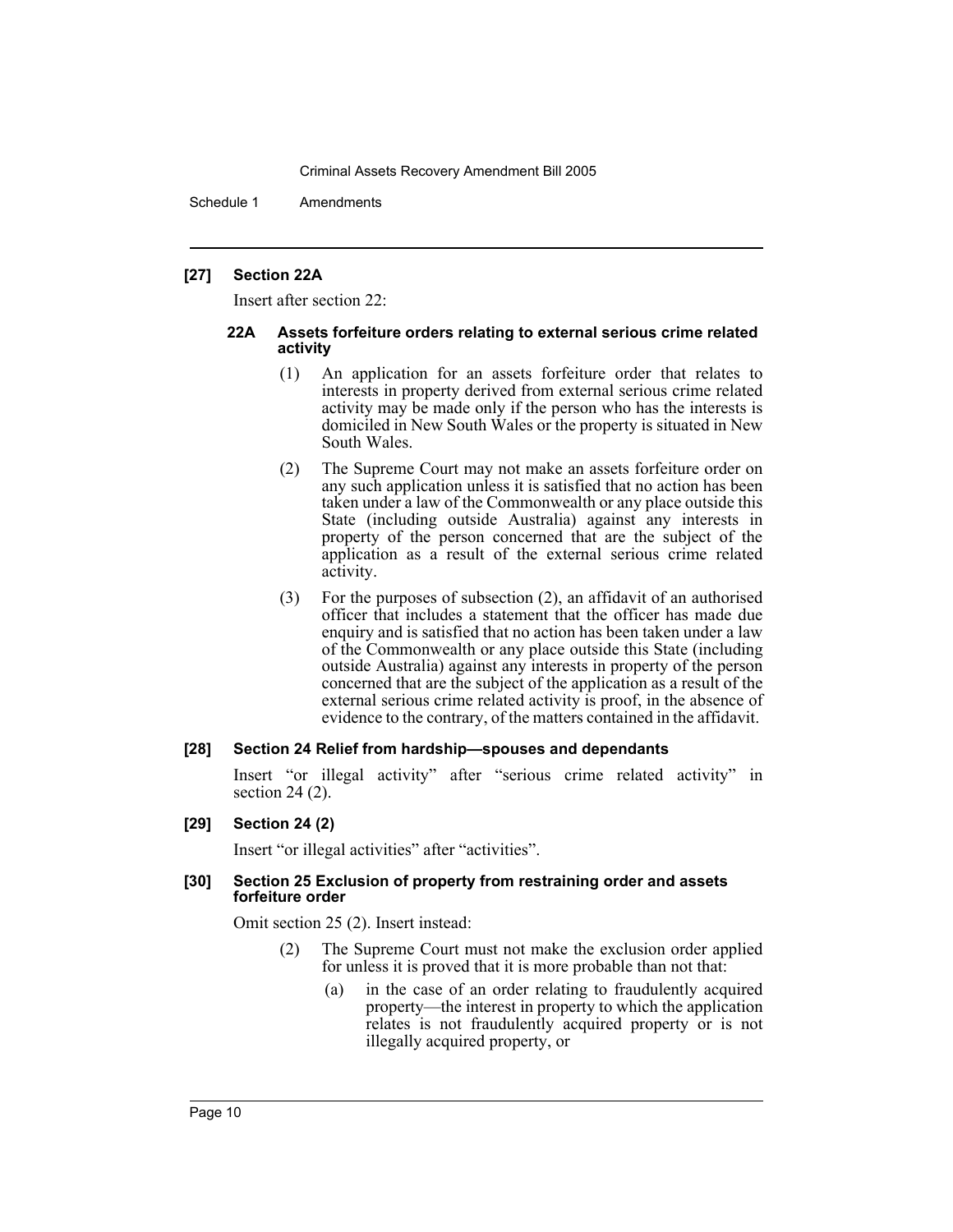Amendments **Schedule 1** and the set of the set of the set of the set of the set of the set of the set of the set of the set of the set of the set of the set of the set of the set of the set of the set of the set of the set

(b) in any other case—the interest in property to which the application relates is not illegally acquired property.

#### **[31] Section 26 Exclusion of the value of innocent interests from assets forfeiture order**

Insert after section 26 (1):

- (1A) If it is proved that it is more probable than not that a specified proportion of the value of an interest in property that has been forfeited under an assets forfeiture order on the ground that it was fraudulently acquired property was not fraudulently acquired property or is not attributable to the proceeds of an illegal activity, the Supreme Court may:
	- (a) make a declaration to that effect, and
	- (b) order that the person who has forfeited the interest is entitled to be paid the proportion of the proceeds of sale of the interest that is specified in the declaration.

## **[32] Section 26 (2)**

Omit "Any such declaration".

Insert instead "A declaration that an interest in property is not attributable to the proceeds of an illegal activity".

## **[33] Section 27 Making of proceeds assessment order**

Omit "derived from an illegal activity, or illegal activities, of the person" from section 27 (1).

Insert instead "derived by the person from an illegal activity, or illegal activities, of the person or another person".

## **[34] Section 27 (1)**

Insert "or (2A)" after "subsection (2)".

## **[35] Section 27 (2A) and (2B)**

Insert after section 27 (2):

- (2A) The Supreme Court must make a proceeds assessment order against a person who is 18 years or older if the Court finds it more probable than not that:
	- (a) the person derived proceeds from an illegal activity or illegal activities of another person, and
	- (b) the person knew or ought reasonably to have known that the proceeds were derived from an illegal activity or illegal activities of another person, and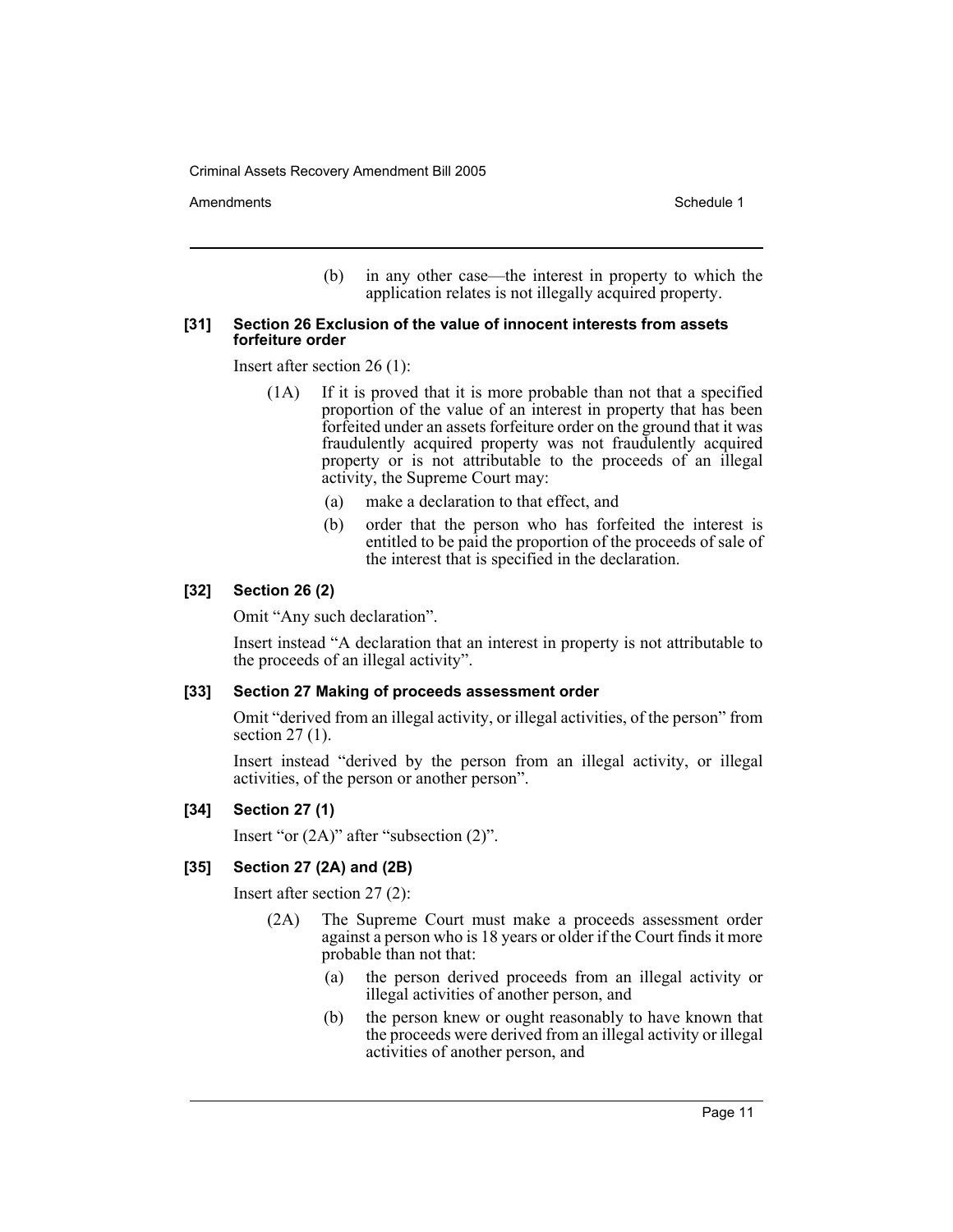Schedule 1 Amendments

- (c) the other person was, at any time not more than 6 years before the making of the application for the order, engaged in:
	- (i) a serious crime related activity involving an indictable quantity, or
	- (ii) a serious crime related activity involving an offence punishable by imprisonment for 5 years or more.
- (2B) The Supreme Court may not make a proceeds assessment order in an application that relates wholly to external serious crime related activity, unless it is satisfied that no action has been taken under a law of the Commonwealth or any other place outside this State (including outside Australia) in relation to the proceeds of the external serious crime related activity.
- (2C) For the purposes of subsection (2B), an affidavit by an authorised officer that includes a statement that the officer has made due enquiry and is satisfied that no action has been taken under a law of the Commonwealth or any place outside this State (including outside Australia) against any interests in property in relation to the proceeds of the external serious crime related activity is proof, in the absence of evidence to the contrary, of the matters contained in the affidavit.

## **[36] Section 27 (3)**

Insert "or  $(2A)$ " after " $(2)$ ".

## **[37] Section 27 (4A)**

Insert after section 27 (4):

(4A) The reference in subsection (2A) to a period of 6 years includes a reference to a period that began before the commencement of that subsection.

#### **[38] Section 28 Assessment of proceeds of serious crime related activity**

Omit "an illegal activity, or illegal activities, of a person (in this section called *the defendant*)" from section  $2\bar{8}$  (1).

Insert instead "the proceeds derived by a person (in this section called *the defendant*) from an illegal activity, or illegal activities, of the person or another person".

#### **[39] Section 28 (2)**

Insert "of the defendant" after "activities" where firstly occurring.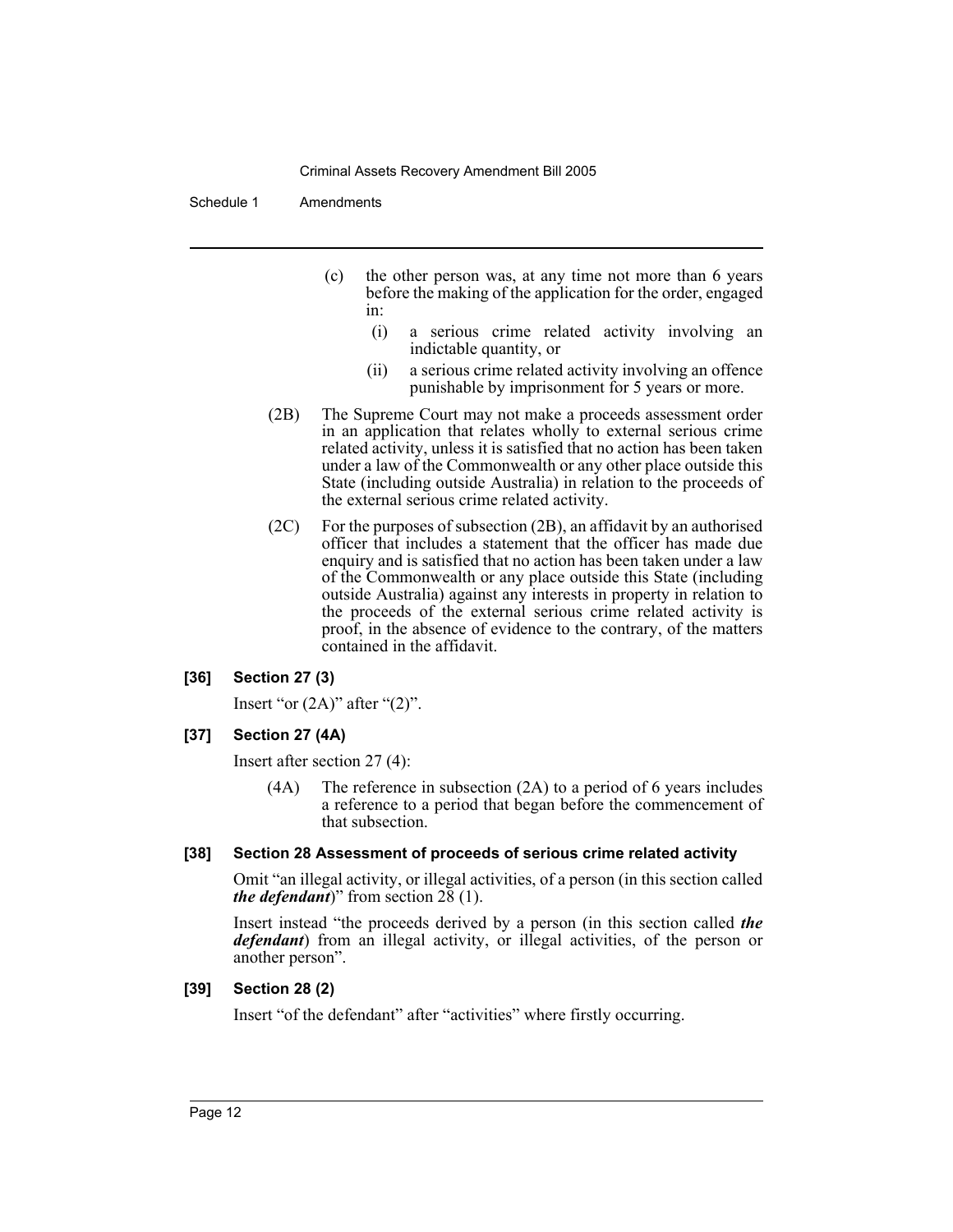Amendments **Schedule 1** and the set of the set of the set of the set of the set of the set of the set of the set of the set of the set of the set of the set of the set of the set of the set of the set of the set of the set

## **[40] Part 3, Division 2A**

Insert after Division 2 of Part 3:

## **Division 2A Further orders if interests in property not disclosed**

## **31A Assets forfeiture orders after interests in property not disclosed**

- (1) This section applies if:
	- (a) an assets forfeiture order or proceeds assessment order is made, and
	- (b) evidence or a warranty or other representation was given or made in proceedings for the order, or examination proceedings under this Act, by a person against whom the order is made (the *defendant*) as to the defendant's interests in property.
- (2) The Commission may apply to the Supreme Court for an order forfeiting to, and vesting in, the Crown a specified interest in property of the defendant at the time the evidence, warranty or representation was given or made that was not disclosed in the evidence, warranty or representation.
- (3) The Supreme Court must make the order if the Court finds it more probable than not that the interest in property was an interest of the defendant at the time the evidence, warranty or representation was given or made.
- (4) An order may be made even if the interest in property was disposed of after the evidence, warranty or representation was given or made but may not extend to an interest in property if:
	- (a) the whole or part of that interest was subsequently acquired by a person for sufficient consideration without knowing, and in circumstances that would not arouse a reasonable suspicion, that the interest was, at the time of acquisition, serious crime derived property or illegally acquired property, or
	- (b) the whole or part of that interest subsequently vested in a person as a result of the distribution of the estate of a deceased person.
- (5) An order may be made despite the terms of any orders previously made by consent.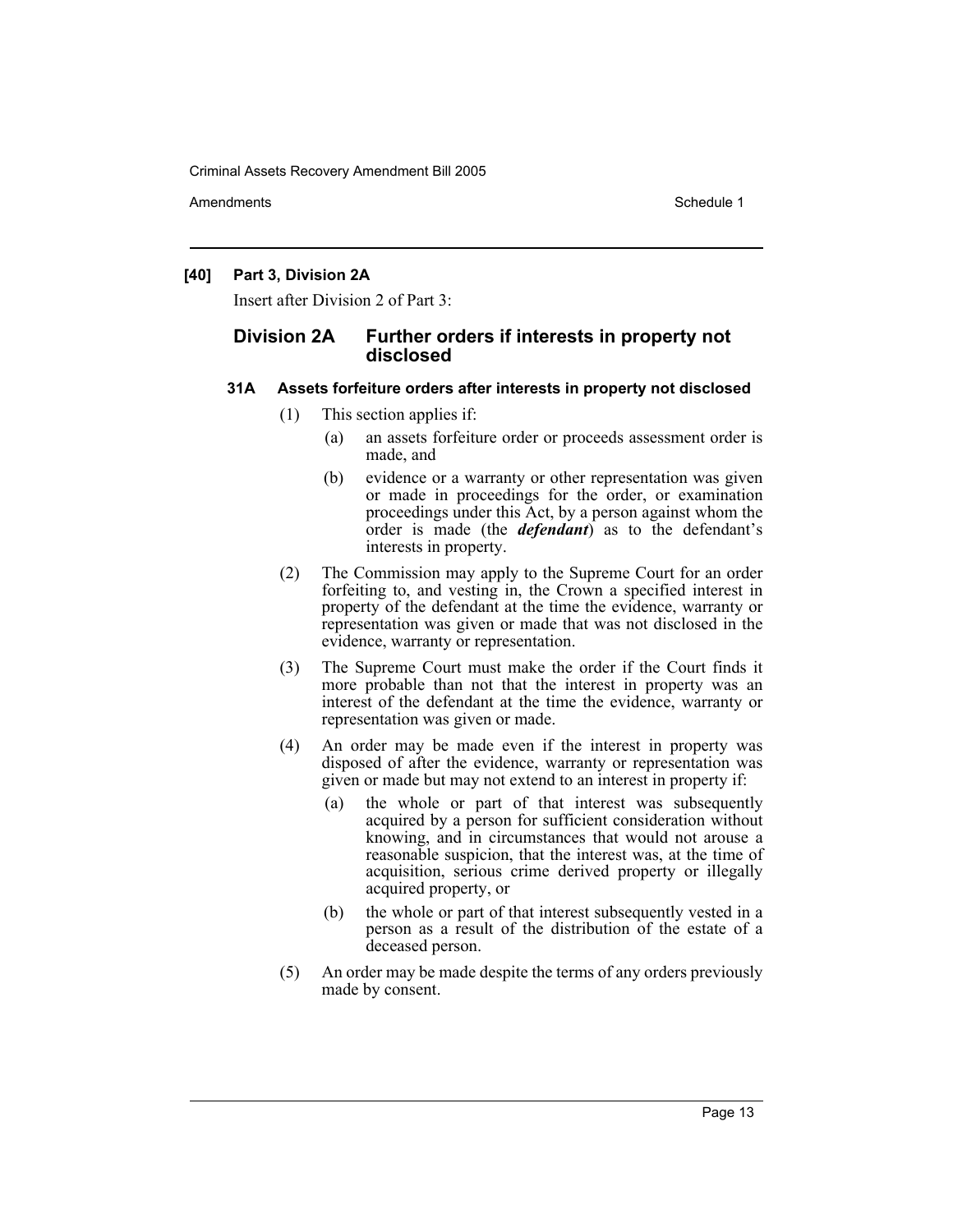Schedule 1 Amendments

- (6) Notice of an application under this section is to be given to the defendant and any person having an interest in property to which the application relates and the defendant or person may appear, and adduce evidence, at the hearing of the application.
- (7) The absence of a person entitled to be given notice of an application for an order under this section does not prevent the Court from making the order.
- (8) This Act (other than sections 25 and 26) applies to an order made under this section in the same way that it applies to an order made under section 22.
- (9) An application under this section may be made together with an application under section 31B.

#### **31B Proceeds assessment orders after interests in property not disclosed**

- (1) This section applies if:
	- (a) an assets forfeiture order or proceeds assessment order is made, and
	- (b) evidence or a warranty or other representation is given or made in proceedings for the order, or examination proceedings under this Act, by a person against whom the order is made (the *defendant*) as to the defendant's interests in property.
- (2) The Commission may apply to the Supreme Court for an order requiring the defendant to pay to the Treasurer the value of the whole or part of an interest in property of the defendant at the time the evidence, warranty or representation was given or made, that was not disclosed in the evidence, warranty or representation, if:
	- (a) the whole or part of that interest was subsequently acquired by a person for sufficient consideration without knowing, and in circumstances that would not arouse a reasonable suspicion, that the interest was, at the time of acquisition, serious crime derived property or illegally acquired property, or
	- (b) the whole or part of that interest subsequently vested in a person as a result of the distribution of the estate of a deceased person.
- (3) An order may be made despite the terms of any orders previously made by consent.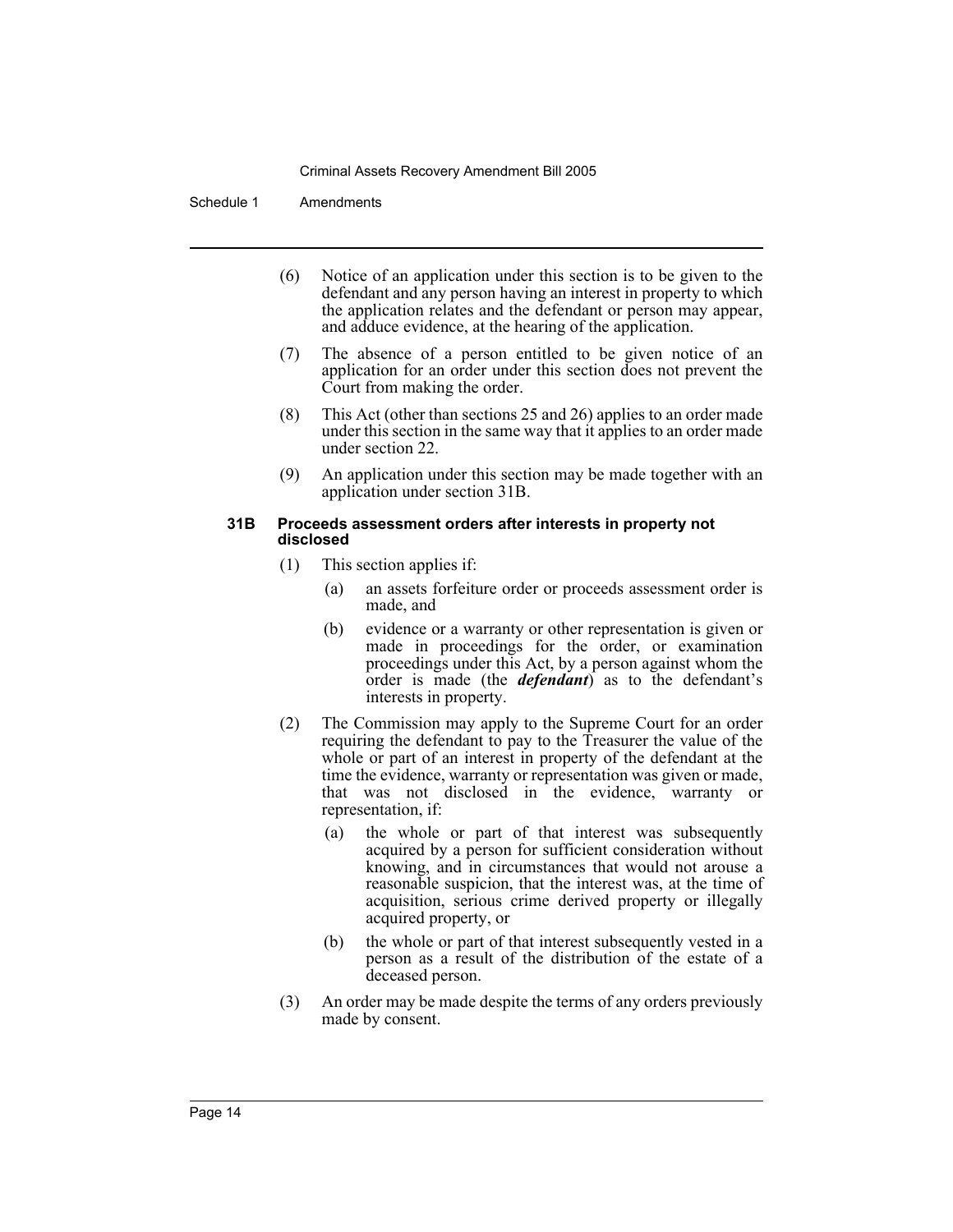#### Amendments **Schedule 1** and the set of the set of the set of the set of the set of the set of the set of the set of the set of the set of the set of the set of the set of the set of the set of the set of the set of the set

- (4) The Supreme Court must make an order under this section if it finds it more probable than not that:
	- (a) an interest in property was an interest of the defendant at the time the evidence, warranty or representation was given or made, and
	- (b) the interest was subsequently disposed of as referred to in subsection  $(2)$  (a) or  $(b)$ .
- (5) Notice of an application under this section is to be given to the defendant and any person having an interest in property to which the application relates and the defendant or person may appear, and adduce evidence, at the hearing of the application.
- (6) The absence of a person entitled to be given notice of an application for an order under this section does not prevent the Court from making the order.
- (7) The amount a defendant is required to pay under an order under this section is recoverable as a debt payable by the defendant to the Crown.
- (8) Sections 29, 30 and 31 apply to an order made under this section in the same way as they apply to a proceeds assessment order.
- (9) An application under this section may be made together with an application under section 31A.

## **31C Exclusion of the value of interests from orders**

- (1) If it is proved that it is more probable than not that a specified proportion of the value of an interest in property forfeited or paid under this Division is not attributable to the proceeds of an illegal activity and that, at the time of the failure to disclose the interest, the defendant did not know of his or her interest in the property, the Supreme Court may:
	- (a) make a declaration to that effect, and
	- (b) in the case of an interest forfeited to the Crown—order that the Crown vest the interest in the applicant, and
	- (c) in any other case—order that the person who has forfeited the interest or paid the amount is entitled to be paid the proportion of the proceeds of sale, or the amount paid, as the case requires, specified in the declaration.
- (2) An application for an order under this section must be made not later than 6 months after the order under section 31A or 31B was made, or with the leave of the Supreme Court.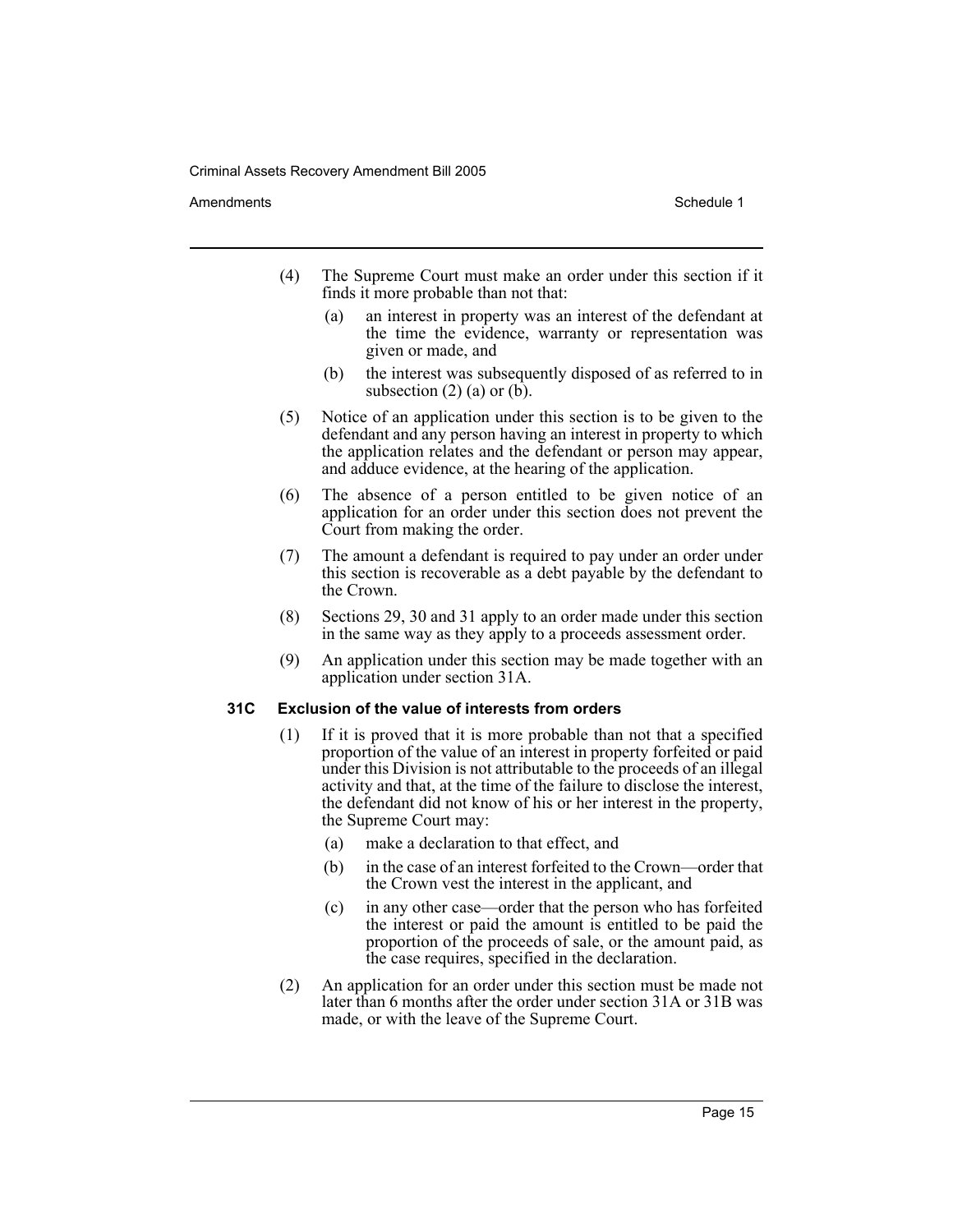Schedule 1 Amendments

- (3) Notice of an application for an order under this section is to be given to the Commission and any other person required by the regulations to be given notice.
- (4) A person entitled to be given notice of an application for an order under this section may appear, and adduce evidence, at the hearing of the application.
- (5) The applicant for an order under this section must give the Commission notice of the grounds on which the order is sought.
- (6) If the Commission proposes to contest an application for an order under this section it must give the applicant notice of the grounds on which the application is to be contested.

## **[41] Section 33 Making of production order**

Insert after section 33 (2):

(2A) A requirement to produce a document that is in electronic form, or to make any such document available for inspection, includes a requirement to produce, or make available, a hard copy form of the document, including the generation of reports or the extraction of data.

## **[42] Section 41 Return of certain seized property**

Insert "or other order under this Act" after "restraining order" wherever occurring in section 41 (1).

#### **[43] Section 47 Other documents and evidence may be seized**

Insert "(whether under the law of this State or the Commonwealth or another State or a Territory)" after "offence" in section 47 (a).

## **[44] Section 48 Monitoring orders**

Insert at the end of section 48 (2) (b):

, or

(c) has acquired, or is about to acquire, any fraudulently acquired property.

#### **[45] Section 51 Communication of information by financial institutions to prescribed authorities**

Insert after section 51 (1):

(1A) The Commission may at any time request a financial institution to give information to the Commission about a transaction with the institution that might be of assistance in the enforcement of this Act or the regulations.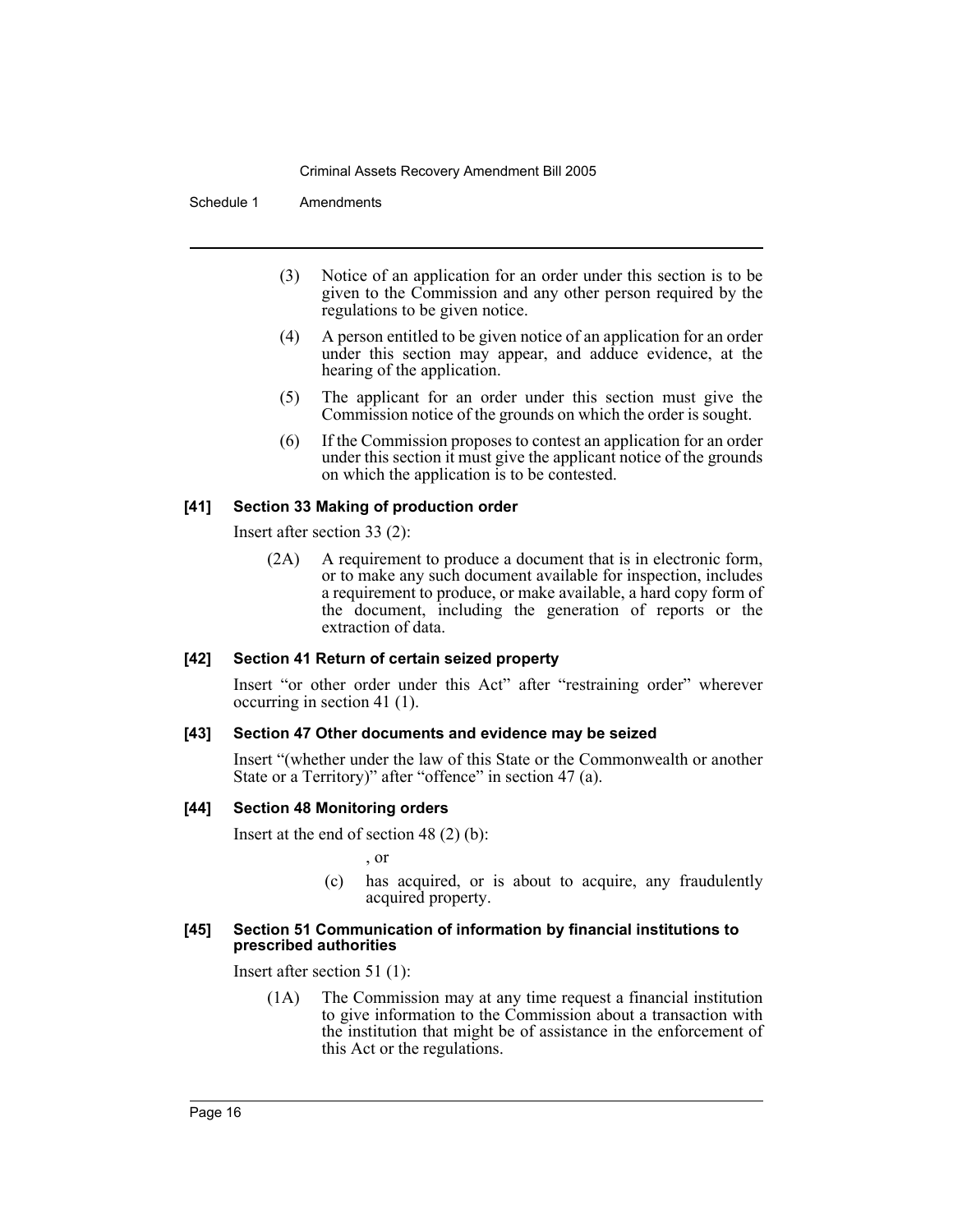Amendments **Schedule 1** and the set of the set of the set of the set of the set of the set of the set of the set of the set of the set of the set of the set of the set of the set of the set of the set of the set of the set

## **[46] Section 51 (2)**

Omit "this section". Insert instead "subsection (1) or (1A)".

## **[47] Part 4A**

Insert after Part 4:

# **Part 4A Recognition of interstate instruments**

## **52A Registration of interstate orders**

- (1) If an interstate assets forfeiture order, interstate crime related property declaration or interstate restraining order expressly, or by operation of the law of the Commonwealth, another State or a Territory, applies to property in New South Wales, the order may be registered under this Act.
- (2) An order or declaration is registered under this Act when a copy of the order or declaration, sealed by the court or body that issued the order or declaration, is registered in accordance with the rules of the Supreme Court.
- (3) A sealed copy of an interstate assets forfeiture order, interstate crime related property declaration or interstate restraining order is not required for the purposes of registration if it is not the practice of the court or body that issued the order or declaration to seal copies of a declaration.
- (4) Any amendments made to an interstate assets forfeiture order, interstate crime related property declaration or interstate restraining order (before or after registration) may be registered in the same way. Any such amendment has no effect for the purposes of this Act until it is registered.
- (5) An application for registration may be made by the person on whose application the order or declaration or amendments were made, by an authorised officer or by a person affected by the order or declaration or amendments.

## **52B Effect of registration of interstate restraining orders**

- (1) A registered interstate restraining order may be enforced in New South Wales as if it were a restraining order made under section 10 (3) at the time of registration.
- (2) This Act (other than section 10) applies to a registered interstate restraining order in the same way as it applies to a restraining order made under section 10 (3).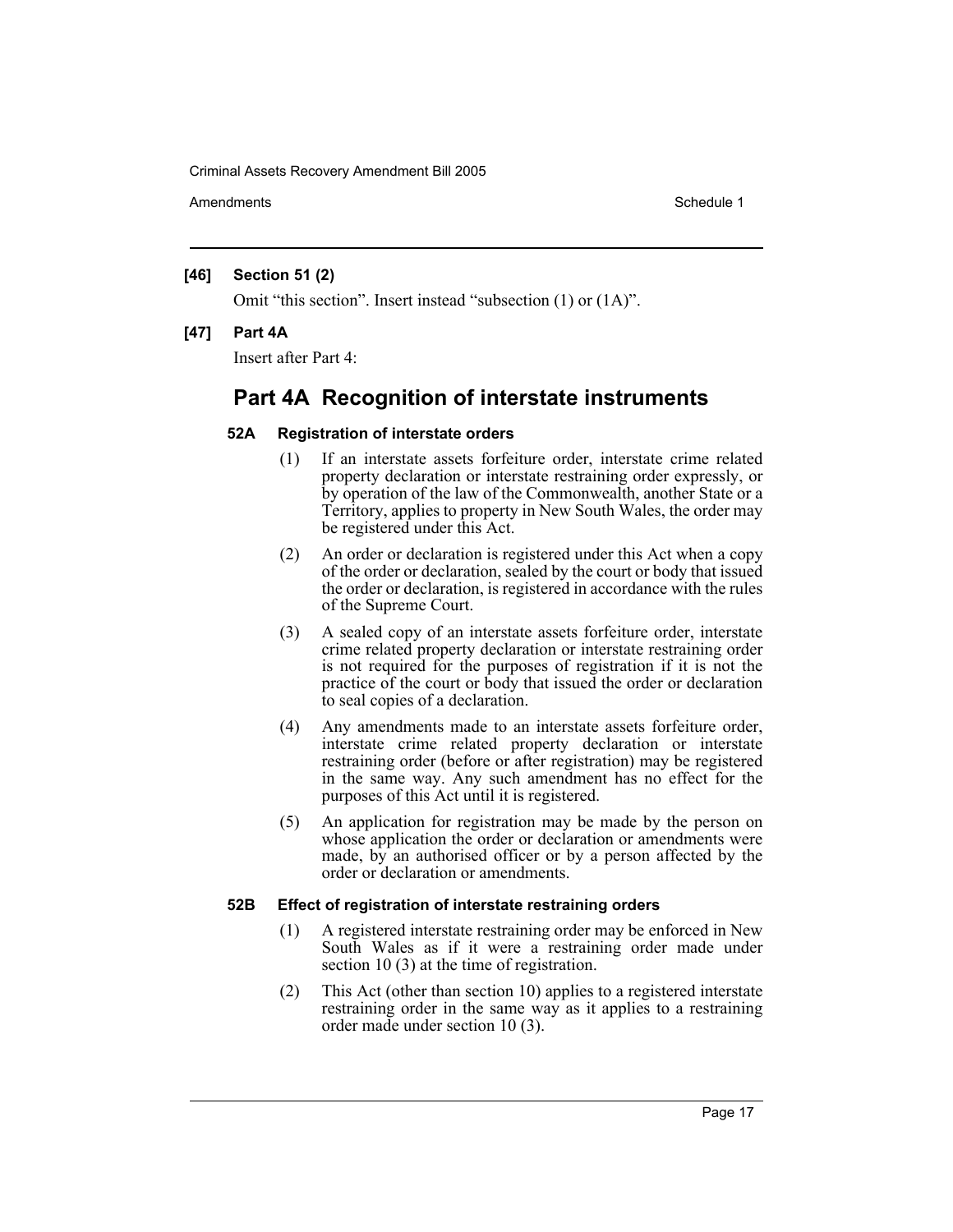Schedule 1 Amendments

## **52C Effect of registration of interstate assets forfeiture orders**

- (1) A registered interstate assets forfeiture order may be enforced in New South Wales as if it were an assets forfeiture order made under section 22 (2) at the time of registration.
- (2) This Act (other than sections 22 and 25) applies to a registered interstate assets forfeiture order in the same way as it applies to an assets forfeiture order made under section 22 (2).
- (3) A registered interstate assets forfeiture order does not operate so as to vest property (or any estate, interest or right in property) otherwise than in the Crown in right of New South Wales.
- (4) A registered interstate assets forfeiture order does not operate so as to vest property in the Crown in right of New South Wales if the order has already operated to vest the property in the Crown in some other capacity or in some other person or entity.

#### **52D Effect of registration of interstate crime related property declarations**

- (1) A registered interstate crime related property declaration is, subject to the regulations, to be enforced as if it were a registered interstate assets forfeiture order and this Part applies accordingly.
- (2) Regulations may be made for or with respect to the circumstances in which a registered interstate crime related property declaration is to be treated as a registered interstate assets forfeiture order.

## **52E Duration of registration**

A registered interstate assets forfeiture order, registered interstate crime related property declaration or registered interstate restraining order is enforceable in this State under this Act until its registration is cancelled under section 52F, even if the order or declaration has already ceased to be in force under the law under which the order or declaration was made.

## **52F Cancellation of registration**

- (1) The registration of an interstate assets forfeiture order, interstate crime related property declaration or interstate restraining order may be cancelled by the Supreme Court if:
	- (a) the registration was improperly obtained, or
	- (b) the order or declaration ceases to be in force under the law of the Commonwealth, another State or a Territory under which the order or declaration was made.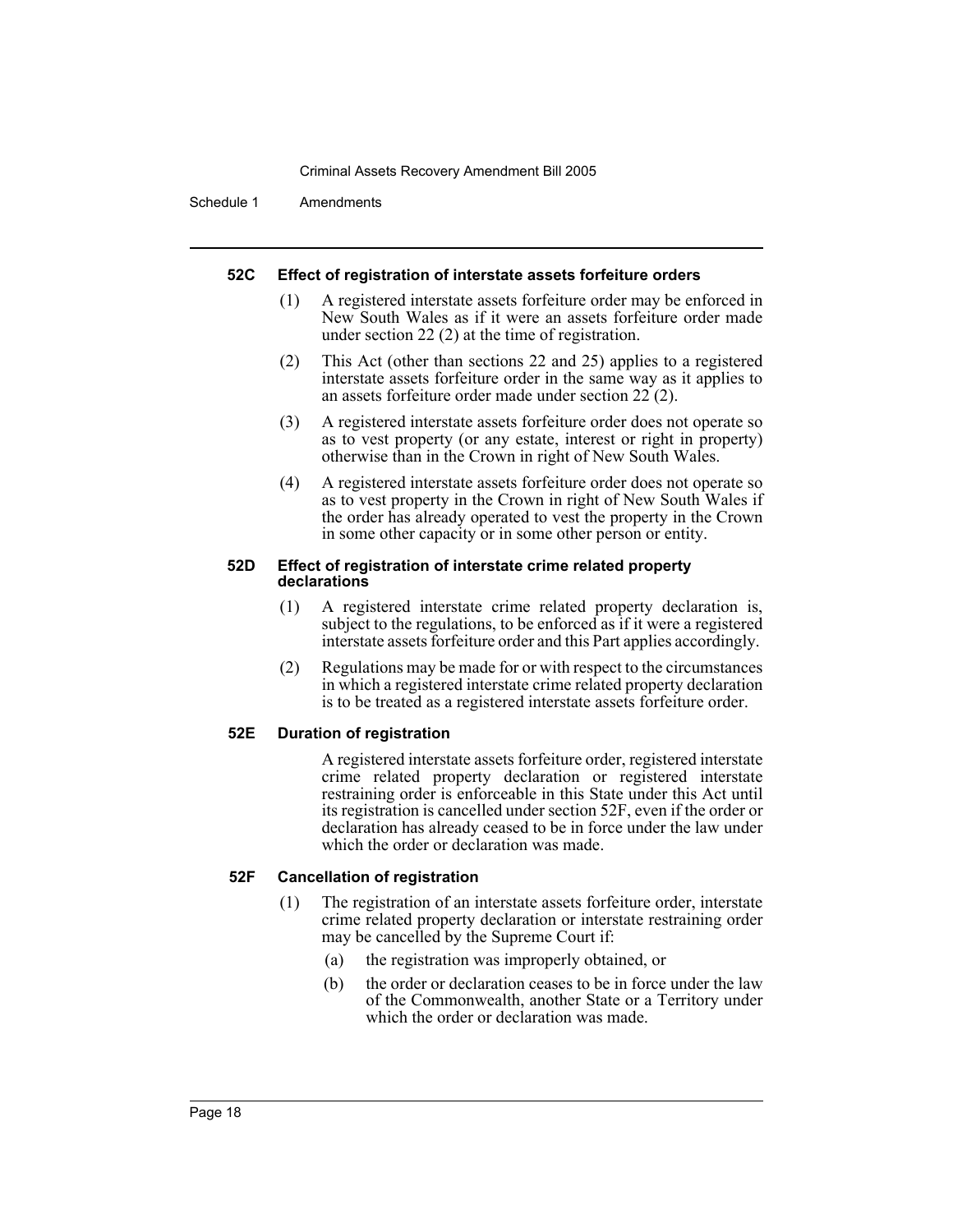Amendments **Schedule 1** and the set of the set of the set of the set of the set of the set of the set of the set of the set of the set of the set of the set of the set of the set of the set of the set of the set of the set

(2) An application for cancellation of the registration may be made by the person on whose application the order or declaration was made, by an authorised officer or by a person affected by the order or declaration.

## **52G Charge on property subject to interstate restraining order**

- (1) A charge is created on property subject to an interstate restraining order to secure payment of the amount due under an interstate proceeds assessment order if:
	- (a) the order was made in connection with an interstate serious offence committed or alleged to be committed by the owner of the property, and
	- (b) an interstate proceeds assessment order is made in connection with that offence, and
	- (c) the interstate proceeds assessment order is registered in a court in New South Wales under the *Service and Execution of Process Act 1992* of the Commonwealth.
- (2) The charge is created as soon as both the interstate restraining order and the interstate proceeds assessment order are registered.
- (3) The charge ceases to have effect as soon as any of the following events occurs:
	- (a) the interstate proceeds assessment order ceases to have effect,
	- (b) the interstate proceeds assessment order is discharged by a court hearing an appeal against the making of the order,
	- (c) the amount due under the interstate proceeds assessment order is paid,
	- (d) the owner of the property becomes bankrupt,
	- (e) the property is sold or disposed of:
		- (i) under an order made by a court under the corresponding law of the State in which the interstate proceeds assessment order was made, or
		- (ii) by the owner of the property with the consent of the court that made the interstate proceeds assessment order, or
		- (iii) if the interstate restraining order directed a person to take control of the property—by the owner of the property with the consent of that person.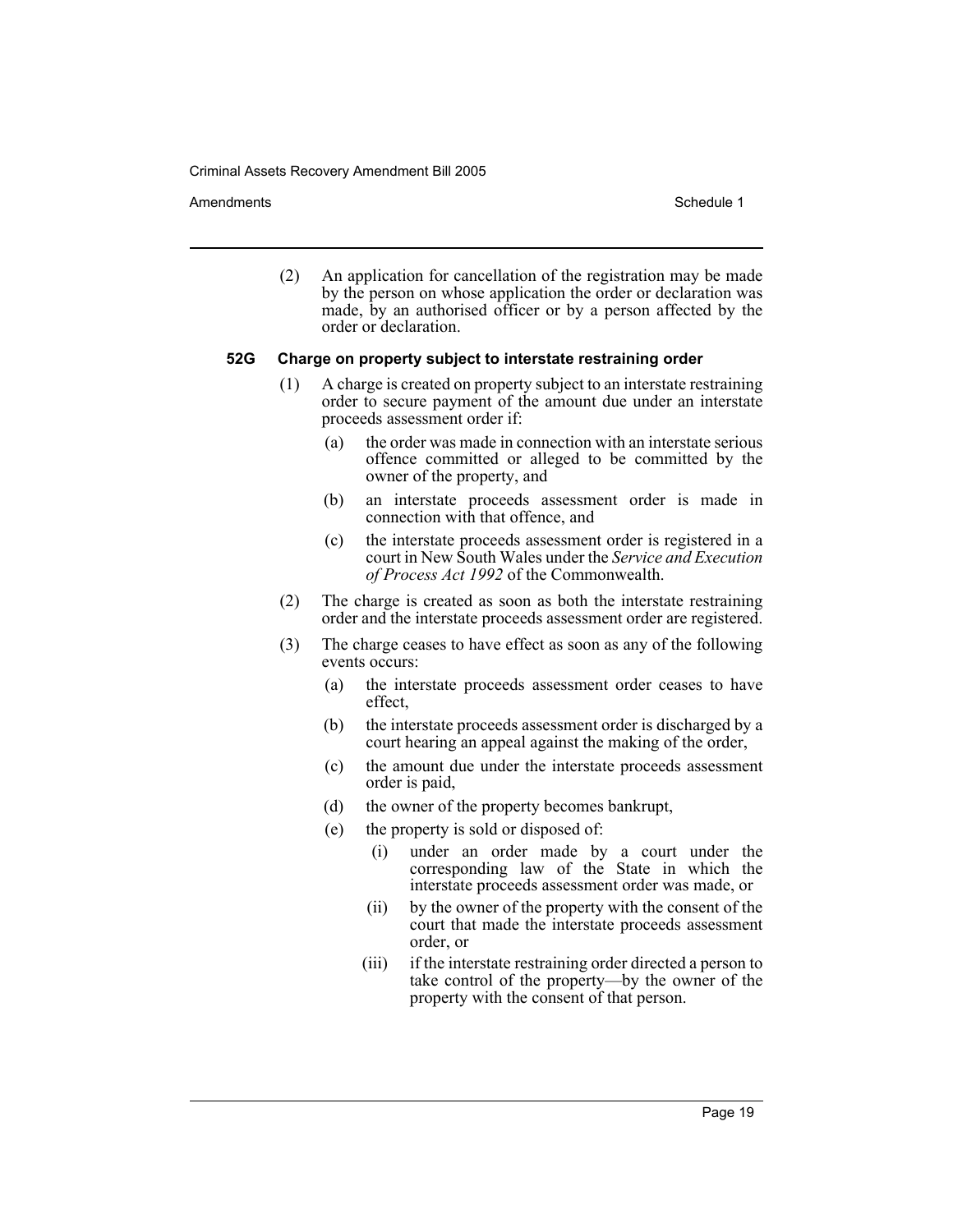## Schedule 1 Amendments

- (4) A charge created on property under this section:
	- (a) is subject to every encumbrance on property that came into existence before the charge and that would, apart from this subsection, have priority over the charge, and
	- (b) has priority over all other charges, and
	- (c) subject to subsection (3), is not affected by any change of ownership of the property.
- (5) If a charge is created under this section on property of a particular kind and the provisions of any law of New South Wales provide for the registration of title to, or charges over, property of that kind:
	- (a) the Public Trustee or an authorised officer may or, in the case of land, must cause the charge to be registered under the provisions of that law, and
	- (b) a person who purchases or otherwise acquires an interest in the property after the registration of the charge is, for the purposes of this section, taken to have notice of the charge at the time of the purchase or acquisition.
- (6) A charge under this section on land under the *Real Property Act 1900* has no effect until it is registered under that Act.

#### **52H Powers of Public Trustee in relation to interstate restraining orders**

If an interstate restraining order registered under this Act directs an official of the jurisdiction in which it was made to take control of the property, the Public Trustee may, in accordance with an agreement between the Public Trustee and the official, exercise the same powers in relation to the property as the official would have been able to exercise if the property were located in that State.

## **52I Interim registration of facsimile or other electronic copies**

- (1) A facsimile or other electronic copy of:
	- (a) a sealed copy of an interstate assets forfeiture order, interstate crime related property declaration or interstate restraining order, or
	- (b) a sealed copy of any amendments made to any such order,

is regarded for the purposes of this Act as the same as the sealed copy, if the copy is certified in accordance with the requirements of the court or body that issued it.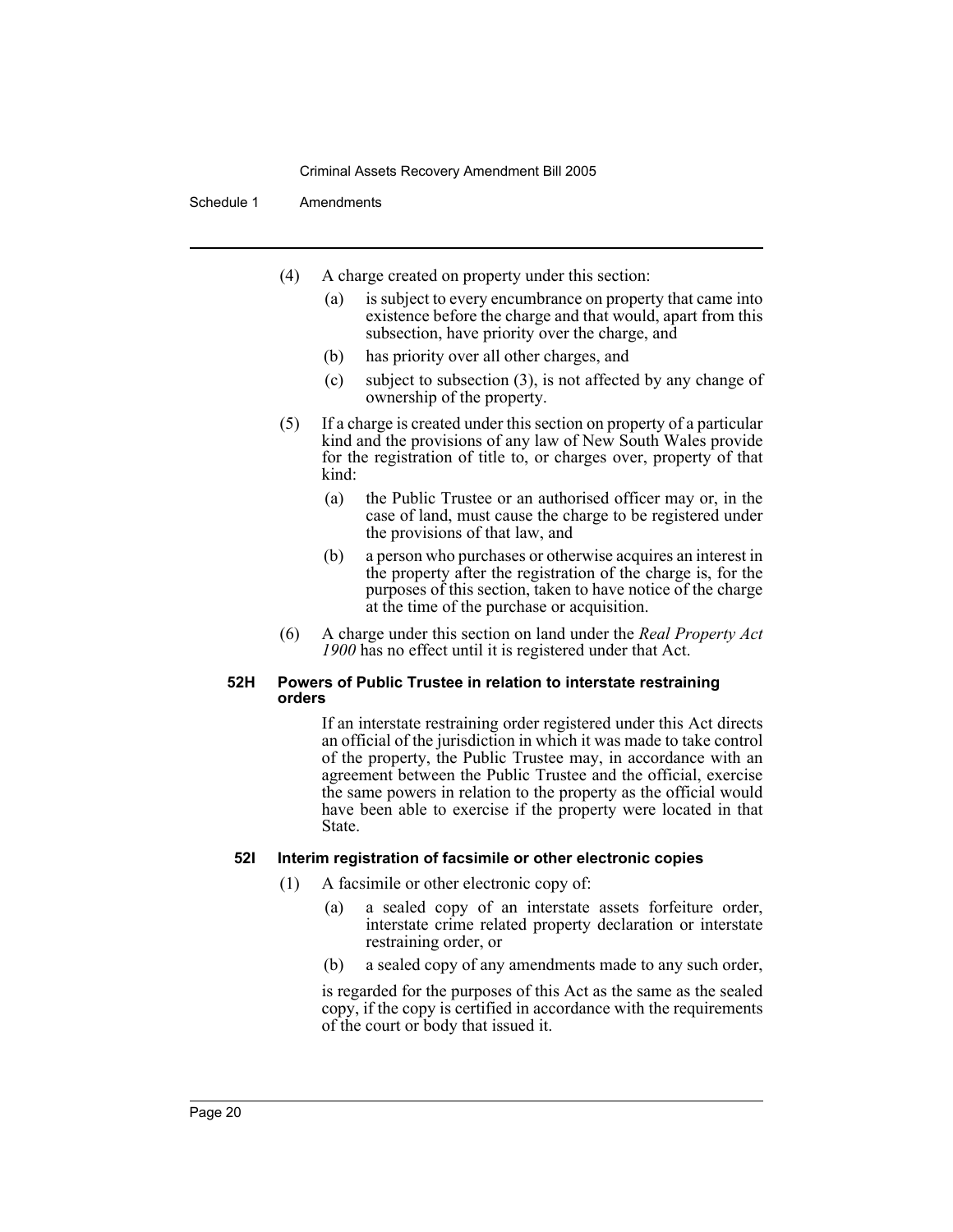Amendments **Amendments** Schedule 1

- (2) Registration effected by means of a facsimile or other electronic copy ceases to have effect at the end of the period of 5 days commencing on the day of registration unless a sealed copy that is not a facsimile or other electronic copy has been registered by that time.
- (3) Registration of the sealed copy before the end of the period referred to in subsection (2) has effect as from the day of registration of the facsimile or other electronic copy.
- (4) Although registration of a facsimile or other electronic copy of an interstate assets forfeiture order ceases to have effect in the circumstances mentioned in subsection (2), any forfeiture already made in relation to the order is not affected.

## **[48] Section 54 Proof of certain matters**

Insert after section 54 (2):

(2A) A document certified by a judicial officer, registrar or other proper officer of a court stating that a specified person pleaded guilty to a specified offence on a specified day, and that the plea of guilty was not withdrawn, is admissible in any civil proceedings under this Act and is evidence of the commission of the offence by the person to whom it relates.

## **[49] Section 54 (6)**

Insert after section 54 (5):

(6) In subsection (4), a reference to proceedings is a reference to proceedings regardless of their outcome, and includes proceedings that have not been determined or that were discharged or not proceeded with for any reason.

## **[50] Section 59A**

Insert after section 59:

#### **59A Ministerial arrangements for things seized in connection with extra-territorial offences**

(1) The Minister may enter into arrangements with a Minister of another State or a Territory or the Commonwealth under which things seized under this Act that may be relevant to the investigation of an offence against the law of that State or Territory or the Commonwealth: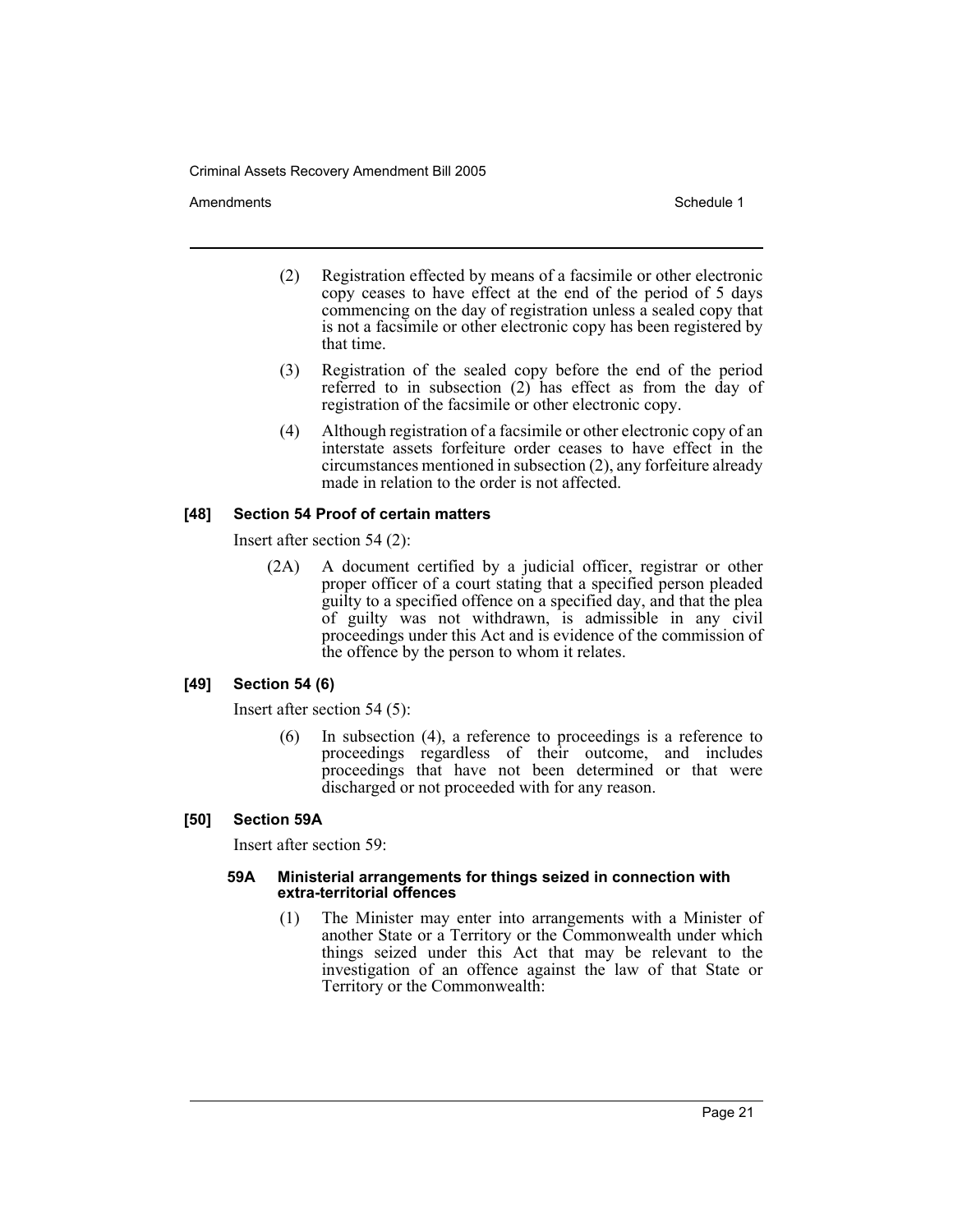## Schedule 1 Amendments

- (a) are to be transmitted to the appropriate authority in that State or Territory or the Commonwealth for the purposes of the investigation of, or proceedings in respect of, that offence, and
- (b) when no longer required for the purposes of any such investigation or proceedings, are (unless disposed of by order or direction of a court or Magistrate) to be returned to the Commissioner of Police.
- (2) This section has effect despite section 41.
- (3) In this section:

## *appropriate authority* means:

- (a) in relation to another State or Territory (other than the Australian Capital Territory)—an authority exercising, in relation to the police force of that State or Territory, functions corresponding to those of the Commissioner of Police in relation to NSW Police, or
- (b) in relation to the Commonwealth or the Australian Capital Territory—the Commissioner of the Australian Federal Police.

## **[51] Schedule 1 Savings and transitional provisions**

Insert at the end of clause 1 (1):

*Criminal Assets Recovery Amendment Act 2005*

## **[52] Schedule 1, Part 3**

Insert after Part 2:

## **Part 3 Criminal Assets Recovery Amendment Act 2005**

## **9 Meaning of "2005 amending Act"**

In this Part:

*2005 amending Act* means the *Criminal Assets Recovery Amendment Act 2005*.

### **10 Application of amendments to earlier activities**

An amendment made to this Act by the 2005 amending Act extends to serious crime related activities or illegal activities that took place before the commencement of that amendment.